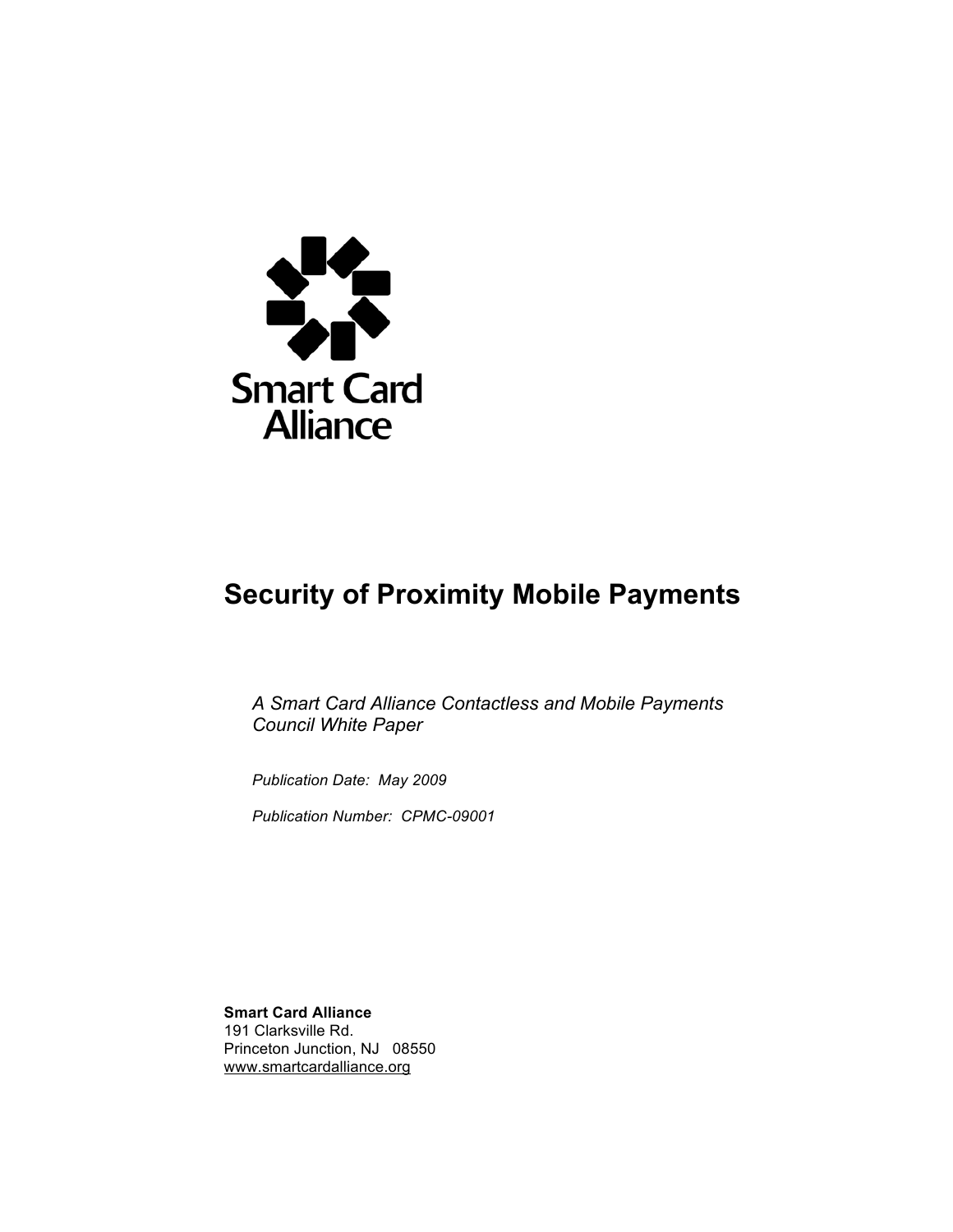# **TABLE OF CONTENTS**

| 1                          |                                                                         |                                                                    |  |  |
|----------------------------|-------------------------------------------------------------------------|--------------------------------------------------------------------|--|--|
|                            | 1.1<br>1.2<br>1.3<br>1.3.1<br>1.3.2<br>1.3.3<br>1.3.4<br>1.3.5<br>1.3.6 |                                                                    |  |  |
| $\mathbf{2}$               |                                                                         |                                                                    |  |  |
| 3                          |                                                                         | DELIVERING FINANCIAL DATA SECURELY TO THE MOBILE DEVICE 11         |  |  |
|                            | 3.1<br>3.2<br>3.3                                                       |                                                                    |  |  |
| 4                          |                                                                         | SECURING THE STORED PAYMENT APPLICATION AND ACCOUNT INFORMATION 14 |  |  |
|                            | 4.1<br>4.2<br>4.3<br>4.4<br>4.5                                         | COMMUNICATION BETWEEN THE NFC CHIP AND THE CONTACTLESS READER 16   |  |  |
| 5                          |                                                                         | INTERACTION BETWEEN NFC MOBILE DEVICES AND POS TERMINALS  17       |  |  |
|                            | 5.1<br>5.2<br>5.3<br>5.4<br>5.5<br>5.6                                  |                                                                    |  |  |
| 6                          |                                                                         |                                                                    |  |  |
|                            | 6.1<br>6.2<br>6.3                                                       |                                                                    |  |  |
| 7                          |                                                                         |                                                                    |  |  |
|                            | 7.1<br>7.2                                                              |                                                                    |  |  |
| 8                          |                                                                         |                                                                    |  |  |
|                            | 8.1<br>8.2<br>8.3<br>8.4                                                |                                                                    |  |  |
| 9                          | 8.5                                                                     |                                                                    |  |  |
|                            |                                                                         |                                                                    |  |  |
|                            |                                                                         |                                                                    |  |  |
|                            |                                                                         |                                                                    |  |  |
| Smart Card Alliance © 2009 |                                                                         |                                                                    |  |  |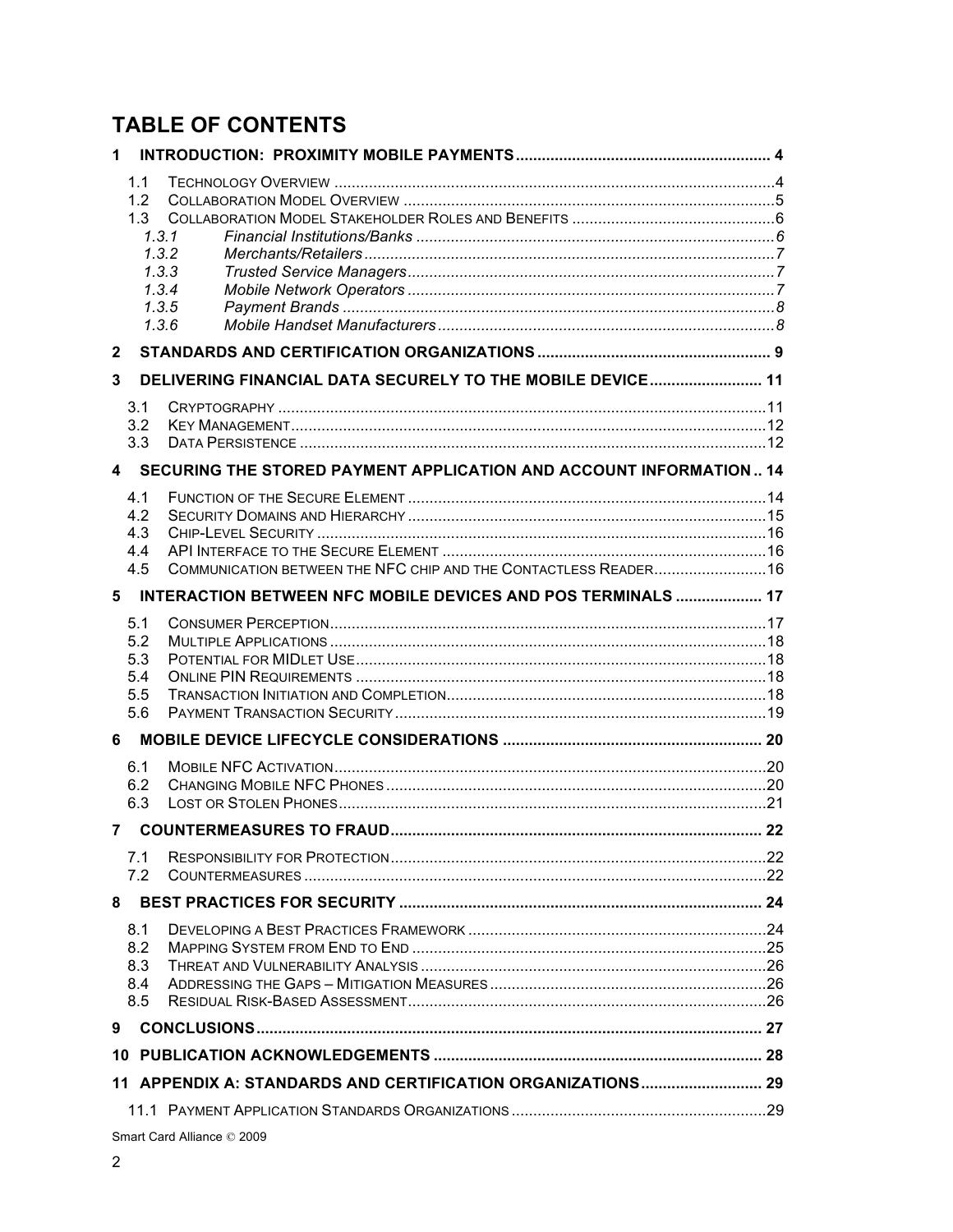| 11 1 1 |    |
|--------|----|
| 1112   |    |
| 1113   |    |
| 11.1.4 |    |
|        |    |
| 11 2 1 |    |
| 1122   |    |
| 11.2.3 |    |
|        |    |
| 11.3.1 |    |
| 1132   |    |
| 11.3.3 |    |
| 11.3.4 |    |
|        | 35 |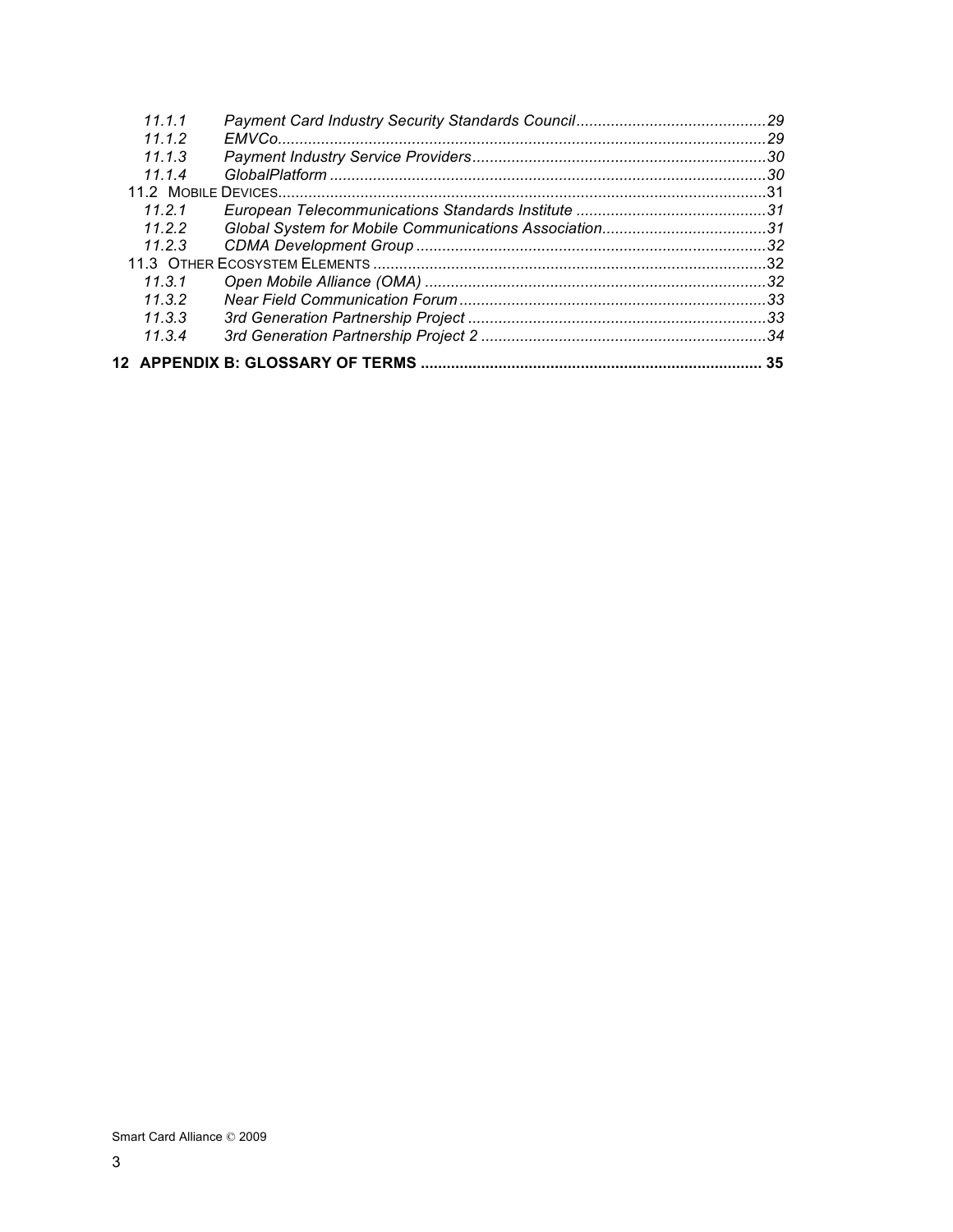# **1 Introduction: Proximity Mobile Payments**

The ability to pay for transit fares, groceries, and other products by simply waving a mobile phone near a point-of-sale (POS) device represents a new payment frontier in the United States and Canada although the technology has been in place in Japan for five years. Such payments, called proximity mobile payments*,* are defined as payments to a merchant that are initiated from a mobile phone that uses Near Field Communication (NFC) technology and that is held close to the merchant's POS equipment. Proximity mobile payments offer new business and revenue opportunities to banks, mobile network operators (MNOs),<sup>1</sup> merchants, processors, and startups.

This white paper provides an overview of the proximity mobile payments ecosystem. It describes both the end-to-end security requirements and an implementation model for using proximity mobile payments in North America. While a number of business models can be used to implement mobile payments,<sup>2</sup> this white paper focuses on a "collaboration model," where financial institutions, MNOs, trusted third parties and other stakeholders in the mobile payments ecosystem cooperate in the management and deployment of mobile applications. The white paper introduces the players, their roles, and their responsibilities in assuring the security of sensitive data. It explains how the payment application, consumer credentials, and consumer account information (such as a credit card number) are securely delivered to, loaded on, and stored in a mobile device. It also identifies risks present during the lifecycle of the payment information stored on the mobile device and suggests appropriate countermeasures.

This white paper focuses on the use of proximity mobile payments by consumers for credit and debit payment transactions only. Other approaches, such as those that involve stored value or closed loop transactions, are not addressed.

## *1.1 Technology Overview*

NFC technology is a standards-based wireless communication technology that allows data to be exchanged between devices that are a few centimeters apart. Using NFC technology as the basis for proximity mobile payments leverages the infrastructure currently being deployed to support contactless credit and debit card payments made using ExpressPay™ from American Express, Discover® Network ZipSM, MasterCard® *PayPass*™, and Visa payWave™. Implementations around the world, including small-scale trials in Atlanta, New York, and San Francisco, have produced unanimous feedback that proximity mobile payment is easy and convenient.

NFC-enabled mobile phones incorporate smart chips that allow the phones to securely store the payment application and consumer account information and to use the information as a "virtual payment card." While these smart chips can be present in many forms, this paper addresses three options: smart card based subscriber identity module (SIM) cards, embedded secure elements in the phone, and secure digital (SD) memory cards. NFC payment transactions between a mobile phone and a POS terminal use the standard contactless communication protocols currently used by contactless credit and debit cards.

NFC will soon be available as standard functionality in many mobile phones. NFC will allow consumers to perform safe contactless transactions, access digital content, and connect electronic devices simply.<sup>4</sup> An NFC chip in a mobile device can act as a card or a reader or both, enabling consumer devices to share information and to make secure payments quickly.

For virtual payment cards to function on an NFC-enabled phone, a variety of entities must work together. Financial institutions, merchants, third-party systems providers, MNOs, mobile handset manufacturers, standards bodies, and industry associations all have roles and responsibilities in such an ecosystem.

<sup>&</sup>lt;sup>1</sup> Mobile network operators are also referred to as carriers.<br><sup>2</sup> Smart Card Alliance, *Proximity Mobile Pourments Business* 

Smart Card Alliance, *Proximity Mobile Payments Business Scenarios: Research Report on Stakeholder Perspectives*, July 2008. *<sup>3</sup>*

*The New York Times*, "Phones as Credit Cards? Americans Must Wait," January 25, 2009. <sup>4</sup>

<sup>&</sup>lt;sup>4</sup> NFC Forum, "One Year after Launch, NFC Forum Membership hits 70 Organizations Worldwide," press release, February 22, 2006.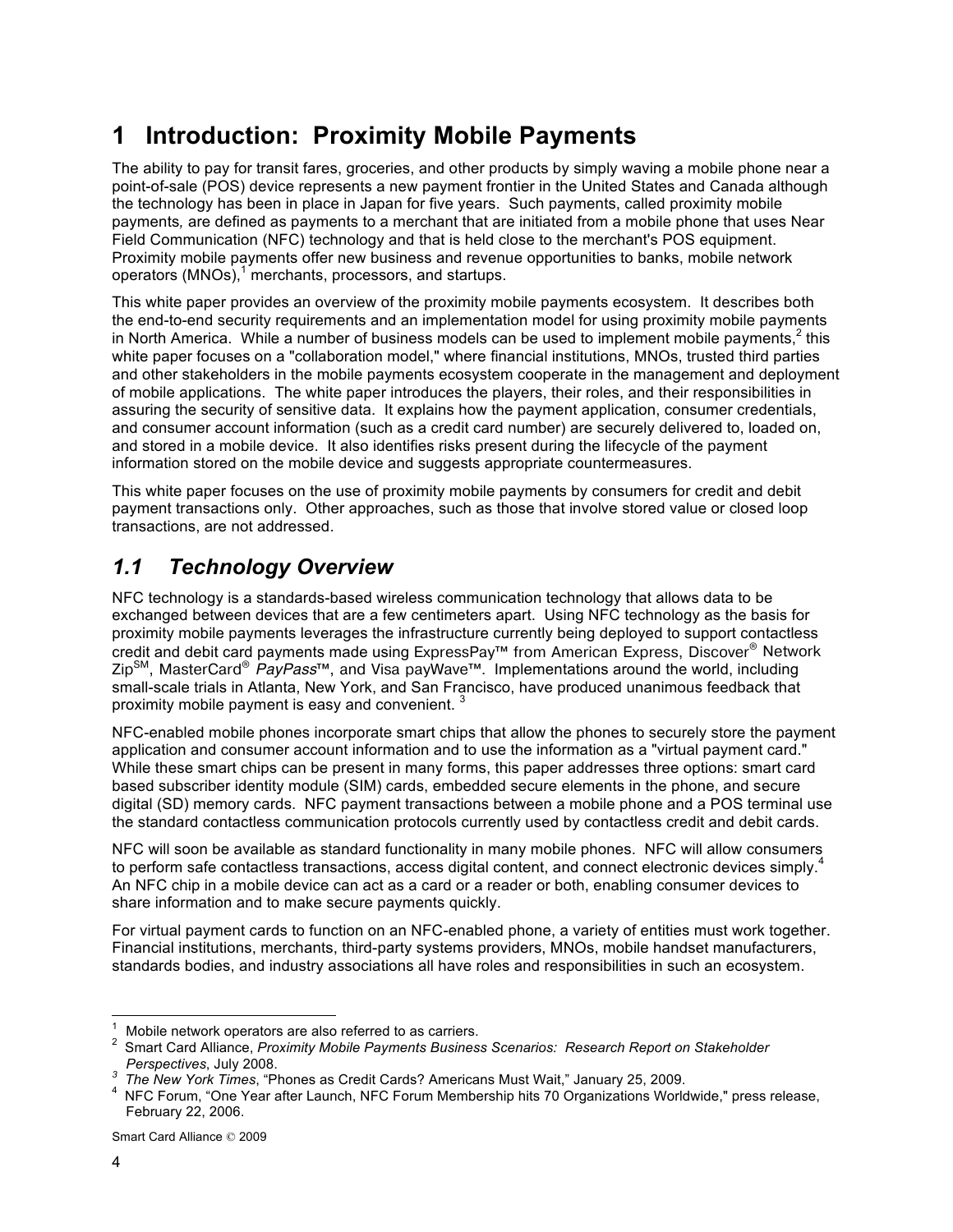### *1.2 Collaboration Model Overview*

Figure 1 illustrates the entities involved in the collaboration model and shows the flow of information for the issuing financial institution to provision the consumer's payment account information to the phone and for the consumer to use the phone to make a proximity mobile payment. This model posits collaboration among financial institutions, the MNO, and other stakeholders in the mobile payments ecosystem, including (potentially) a trusted third party who manages the deployment of mobile applications (the trusted service manager, or TSM). In this figure, solid arrows are used to indicate payment related transactions, while outline arrows are used to indicate actions related to the personalization of the application.

Financial institutions prepare the account data, and send the payment account information to a TSM. The TSM delivers the consumer's payment account information over the air (OTA) through the mobile network to the secure element in the mobile phone. Once the payment account is in the phone, the consumer can use the phone as a virtual payment card at merchants who accept contactless credit and debit payments. Payments are processed over the current financial networks with credits and debits to the appropriate accounts.



*Figure 1. Collaboration Model Stakeholders*

Figure 2 illustrates the security mechanisms that protect the processes used in the collaboration model.<sup>5</sup> Payment information personalization and lifecycle management from the issuer to the TSM are secured by standard Internet technologies such as secure sockets layer (SSL) or virtual private networks (VPNs). GlobalPlatform's secure channel protocol provides for the communication and storage of sensitive account data between the TSM and the secure element in the mobile device. Account data is further kept secure from OTA sniffing by encryption provided by the MNO.

 <sup>5</sup> Details of this model may differ for Canadian implementations.

Smart Card Alliance © 2009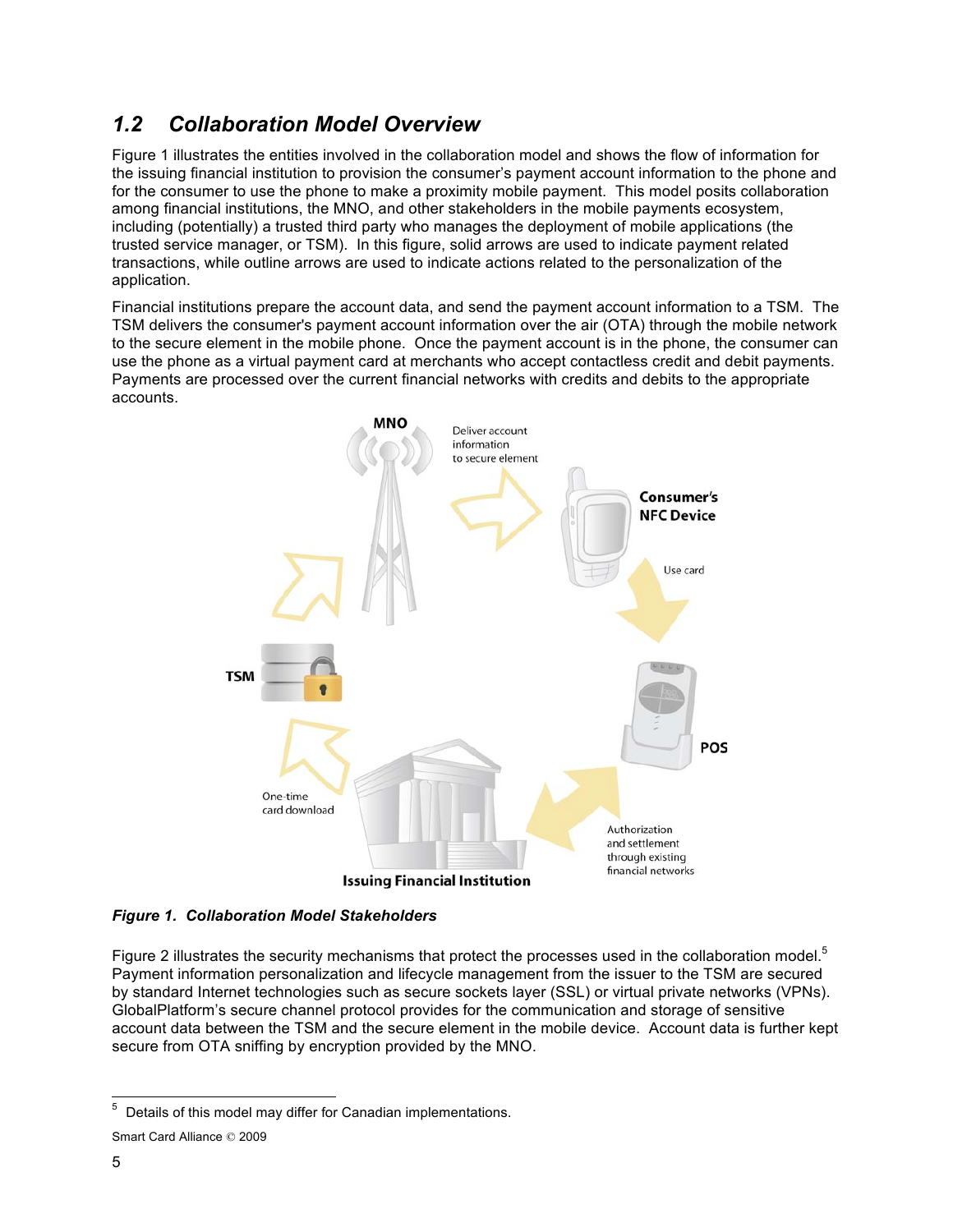When the consumer uses the NFC device for payment, the transaction is protected using the same security mechanisms in place for contactless credit and debit cards. Account data is easy to secure because the chain of custody is clear and the information is never converted to a form in which it can be easily compromised.



*Figure 2. Collaboration Model with Security Mechanisms* 

# *1.3 Collaboration Model Stakeholder Roles and Benefits*

### **1.3.1 Financial Institutions/Banks**

Proximity mobile payments allow financial service providers to offer new, differentiated payment services to their customers, increase their credit and debit card transaction volumes, and extend their brands. In fact, institutions that traditionally lead with innovative new payment products are already piloting such services. Payment brands are also teaming with mobile device suppliers to incorporate their brands into emerging products.

By leveraging the contactless merchant infrastructure currently being deployed and adding contactless payment to mobile phones, financial institutions can provide their cardholders with the same trusted payment services in a new form factor, the mobile phone. This functionality allows customers to pay more quickly and conveniently thereby increasing customer loyalty. In addition, mobile payment allows financial institutions to further penetrate cash-and check-heavy merchant segments and open new acceptance channels.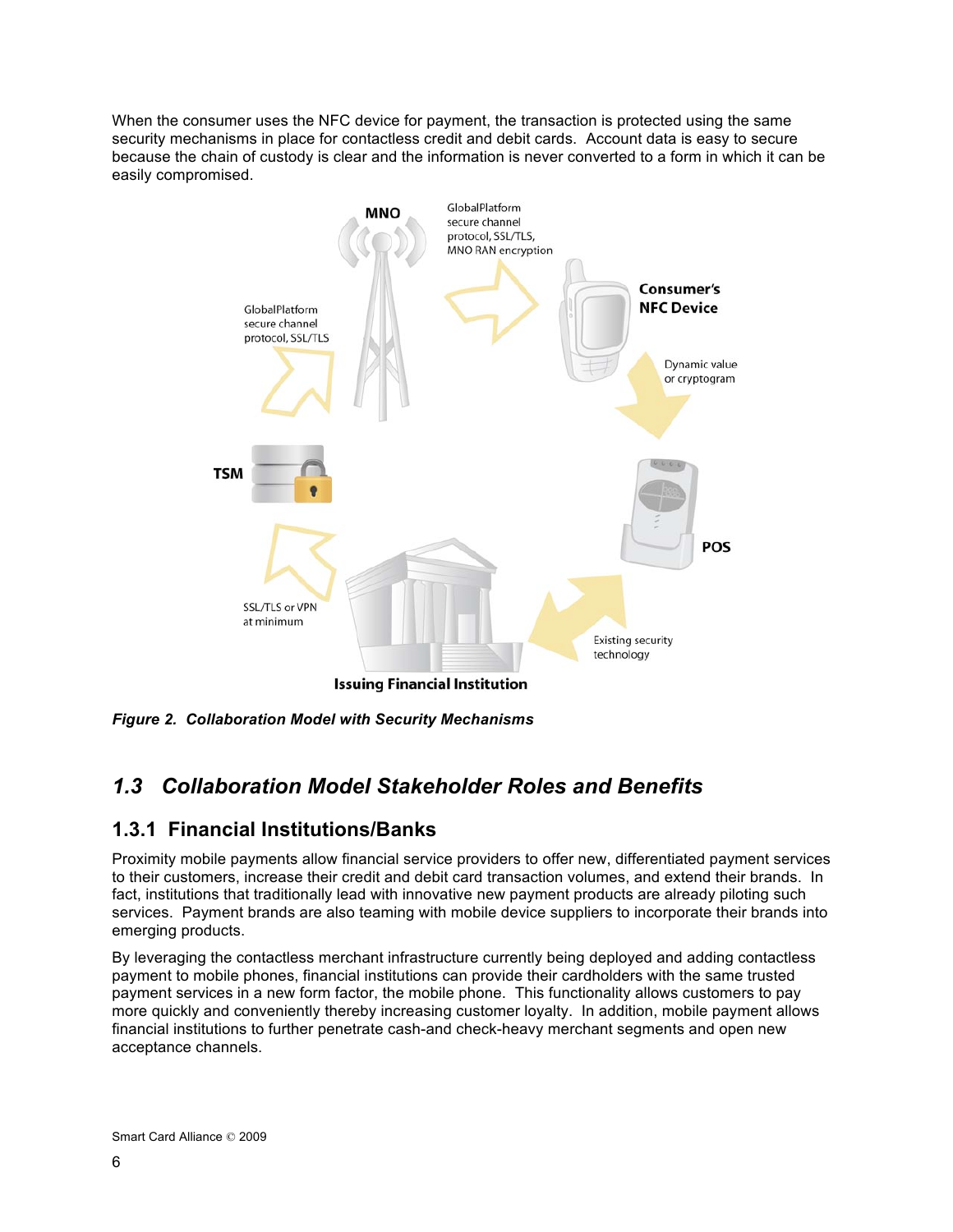### **1.3.2 Merchants/Retailers**

Proximity mobile payment implementations capitalize on the existing contactless payment infrastructure and offer immediate value to merchants. Merchants who accept contactless payments have everything ready to accept proximity mobile payments. Transactions using contactless cards and proximity mobile payment devices are processed through a single, contactless-enabled POS system and the current financial networks, encouraging merchant adoption of both contactless and proximity mobile payments.

Numerous implementations worldwide have demonstrated that contactless payment offers immediate merchant benefits in the form of faster payment transactions, increased spending and improved customer convenience. Mobile payment can also help merchants establish stronger customer relationships and customer loyalty.

Merchants benefit from the operational efficiencies generated by faster transactions and fewer requirements to handle cash, which lower costs and enhance customer convenience. Merchants, like financial institutions, can offer their customers purchase-related and loyalty services, such as paperless receipts. Merchants can also make their gift card and loyalty programs more effective; customers' "payment cards" are always available in their mobile phones.

Merchants will also be able to deliver advanced mobile marketing and promotion programs that leverage the mobile device and proximity technology to deliver context-sensitive messages to customers, influencing their behavior inside and outside of the store. Mobile promotions and couponing were prominent features of multiple NFC mobile payment pilots and were proven to have positive influence on consumer behavior and great acceptance by consumers.

### **1.3.3 Trusted Service Managers**

TSMs offer a single point of contact with mobile operators for financial institutions, transit authorities, and retailers who want to provide a payment, ticketing, or loyalty application to customers with NFC-enabled mobile phones. TSMs provide services to send and load the NFC application over the air to the mobile phone and to aggregate, send, and load personal consumer data over the air. This role parallels the role of card personalization service providers for credit and debit payment cards. In a large NFC ecosystem, use of a neutral third-party TSM can be the most desirable scenario. However, financial institutions or MNOs can also function as TSMs.

The TSM manages the mobile NFC applications, providing secure download and lifecycle management services. Because the TSM does not participate in processing the payment transaction, existing payment processing business models can be maintained.

Both MasterCard and Visa have strict requirements for entities that wish to act as TSMs. All TSMs are subject to security audits before being authorized to process the delivery of payment card data to a mobile device. An important TSM responsibility is to manage the cryptographic keys and system used to securely communicate the payment information from the financial institution to the consumer's mobile device. Without proper key management and security, the entire system could be exposed to attack and systemic fraud. TSMs will also need to be acceptable to the MNO, whose product will have to manage the consumer interface between the POS and the NFC application stored on the mobile phone.

Proximity mobile payments offer new business opportunities for service providers including existing thirdparty personalization service providers, to become TSMs and offer services to MNOs and financial institutions. The role of a TSM is critical in the proximity mobile payments ecosystem since it can enable interaction among many service providers and multiple MNOs.

### **1.3.4 Mobile Network Operators**

The MNO's main function in the proximity mobile payments ecosystem is to offer NFC-enabled phones to their subscribers and to deliver sensitive account data and payment applications to mobile devices. When the account data is provisioned to the secure element of the device, the MNO's function is complete.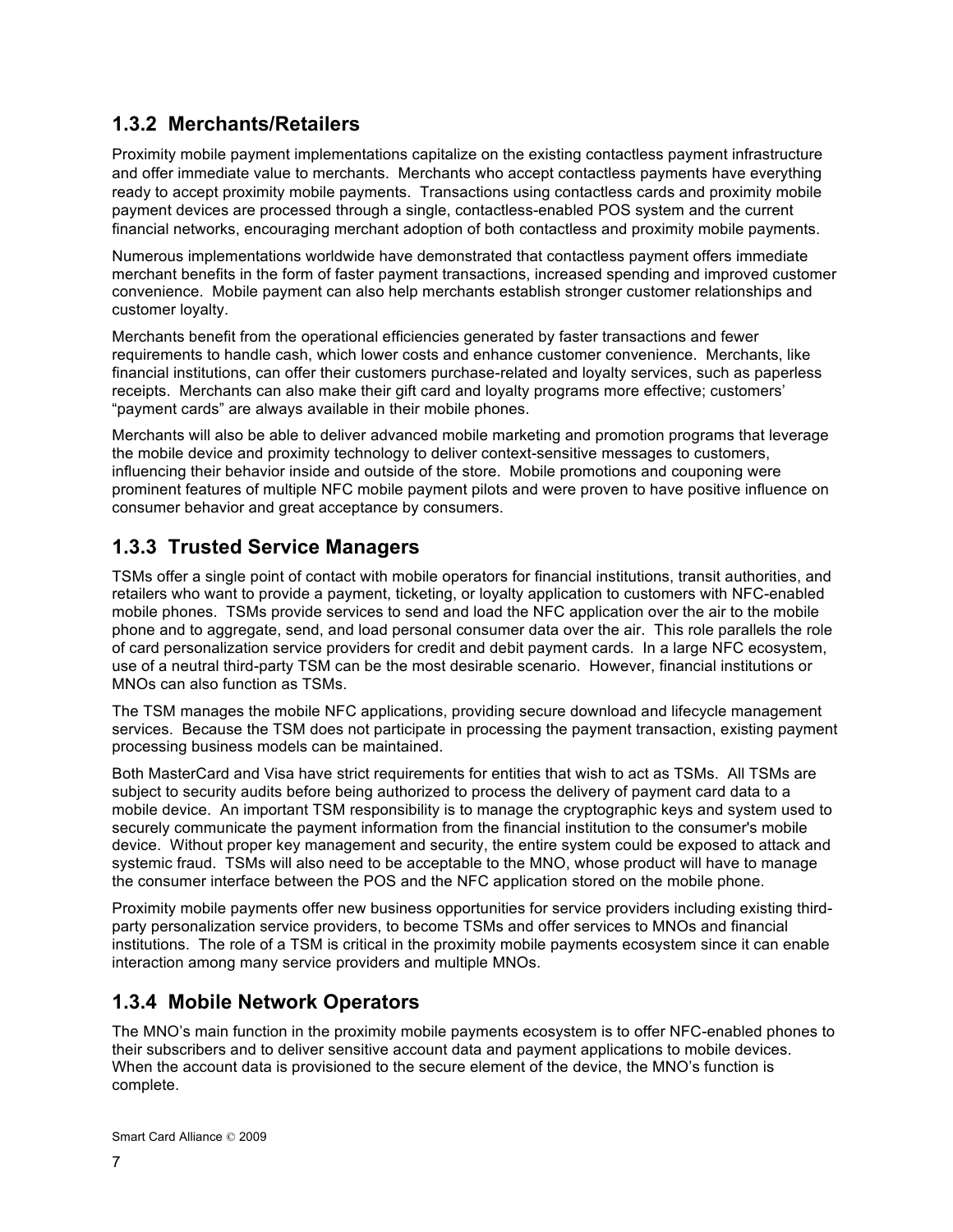At a very minimum, the MNO is responsible for maintaining the integrity of the cryptographic keys that protect the secure elements on the mobile devices it provides to end consumers. The MNO is also responsible for the integrity of the keys and certificates that protect communication across its radio and core networks. If the MNO has chosen to fulfill the role of the TSM, it must also implement TSM functions.

According to a Deloitte & Touche report,  $6$  mobile operators could see significant economic benefits from offering mobile payments. Potential benefits include new customers, reduced customer churn, and revenues from new, payment- and NFC-related services (such as text message ads and coupons).

One of the challenges mobile phone operators face today is the high churn rate of their subscriber base. Operators seek applications that allow them to provide long-term services for customers and recognize that offering additional services can attract new customers and stabilize their subscriber base.

### **1.3.5 Payment Brands**

Tens of millions of American Express, MasterCard and Visa branded contactless credit and debit payment cards and devices have been issued worldwide, proving the value of contactless payments to both merchants and consumers. The ISO/IEC 14443-based contactless merchant POS infrastructure that is now in place to support contactless credit and debit payment can also accept NFC-enabled proximity mobile payments, providing a head-start for broad acceptance and use.

The payment brands are continuing to extend their efforts to proximity mobile payments, participating in numerous pilots and working with industry groups to define the standards, specifications and processes for the new payment approach. Benefits to payment brand organizations include the ability to appear innovative and attractive to early adopter consumers. In addition to increasing the use of their branded products, proximity mobile payments offer the opportunity to continue to push broader merchant acceptance of contactless credit and debit payments.

### **1.3.6 Mobile Handset Manufacturers**

The proximity mobile payments ecosystem is dependent on consumers having NFC-enabled mobile phones with the secure element that stores the payment application and account information.

Mobile handset manufacturers can gain a competitive advantage by offering mobile phones that support payment and other mobile applications. Just as the first camera phones captured consumer market share, so can the first mobile phones that support additional applications. Innovative mobile applications represent an opportunity for handset manufacturers to attract new customers and create additional business partnerships.

 <sup>6</sup> Deloitte & Touche, "The Case for Using Mobile Phones for Payments," report, August 2004.

Smart Card Alliance © 2009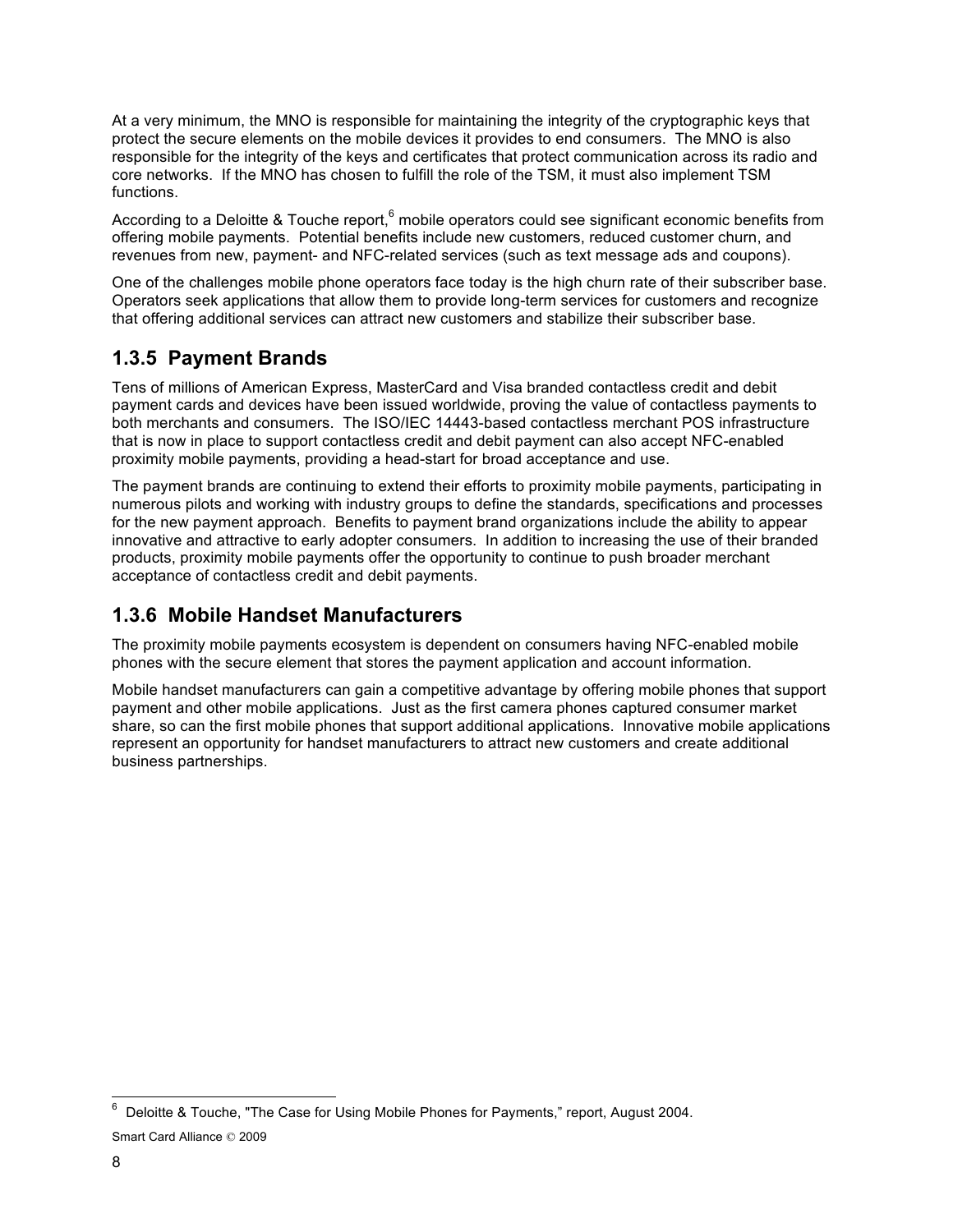# **2 Standards and Certification Organizations**

A mobile transaction depends on an ecosystem that includes a number of different elements: the mobile device, the contactless communications modem, a secure element hosting the payment application, a subscriber identity module (SIM) card, the payment application, and a user interface application running on the mobile device. The requirement for so many different elements presents a challenge: the entities involved must all acquire approvals from an assortment of governing bodies, each of which is responsible for the security and interoperability of a different element.

To ensure that the payment and mobile device technologies are interoperable, the technologies must comply with applicable standards and specifications. Several standards organizations define how the technology should be enabled. Other organizations define specifications that ensure the security of the payment transactions. The challenges that need to be to be addressed by the involved entities include determining an appropriate method for testing individual mobile phone handsets, secure elements, and resolving lifecycle issues.

All standards organizations are interested in increasing ease of access, global interoperability, and security of mobile payment technology to consumers. Table 1 summarizes the responsibilities of each individual standardization and specification organization that has a role to play in proximity mobile payments implementations. Appendix A describes the organizations in more detail.

| Organization             | <b>Standards or Activities Governed</b><br>within the Mobile Payment<br><b>Ecosystem</b> |                                                      |                                       | <b>Responsibility</b>                                                                                                                                                                                                 |  |
|--------------------------|------------------------------------------------------------------------------------------|------------------------------------------------------|---------------------------------------|-----------------------------------------------------------------------------------------------------------------------------------------------------------------------------------------------------------------------|--|
|                          | <b>Mobile</b><br><b>Handset</b><br>Only                                                  | <b>Other</b><br><b>Ecosystem</b><br><b>Functions</b> | <b>Payment</b><br><b>Applications</b> |                                                                                                                                                                                                                       |  |
| <b>PCI SSC</b>           |                                                                                          | $\checkmark$                                         | ✓                                     | Maintains, evolves, and promotes standards for<br>payment account security.                                                                                                                                           |  |
| <b>EMVCo</b>             |                                                                                          |                                                      | ✓                                     | Establishes specifications to ensure interoperability<br>of smart card-based payment systems worldwide.<br>For mobile payments, seeks industry collaboration<br>and coordination in mobile payment standards.         |  |
| Payment<br><b>Brands</b> |                                                                                          |                                                      | ✓                                     | Requires that a mobile payments application submit<br>to a security and functionality qualification process<br>for the application to be branded for their network<br>(American Express, Discover, MasterCard, Visa). |  |
| GlobalPlatform           |                                                                                          |                                                      | ✓                                     | Drives adoption of its technical standards, which<br>provide an open and interoperable infrastructure for<br>transactions performed on smart cards, systems, and<br>devices.                                          |  |
| <b>ETSI</b>              | ✓                                                                                        |                                                      |                                       | Produces globally applicable standards for<br>information and communication technologies<br>including fixed, mobile, radio, converged, broadcast,<br>and Internet technologies.                                       |  |
| <b>GSMA</b>              | ✓                                                                                        | $\checkmark$                                         |                                       | Engages in technical, commercial, and public policy<br>initiatives to ensure that mobile services are<br>interoperable worldwide.                                                                                     |  |
| <b>OMA</b>               |                                                                                          |                                                      |                                       | Develops mobile service enabler specifications to<br>promote interoperability.                                                                                                                                        |  |

### **Table 1. Summary of Standards and Certification Organizations**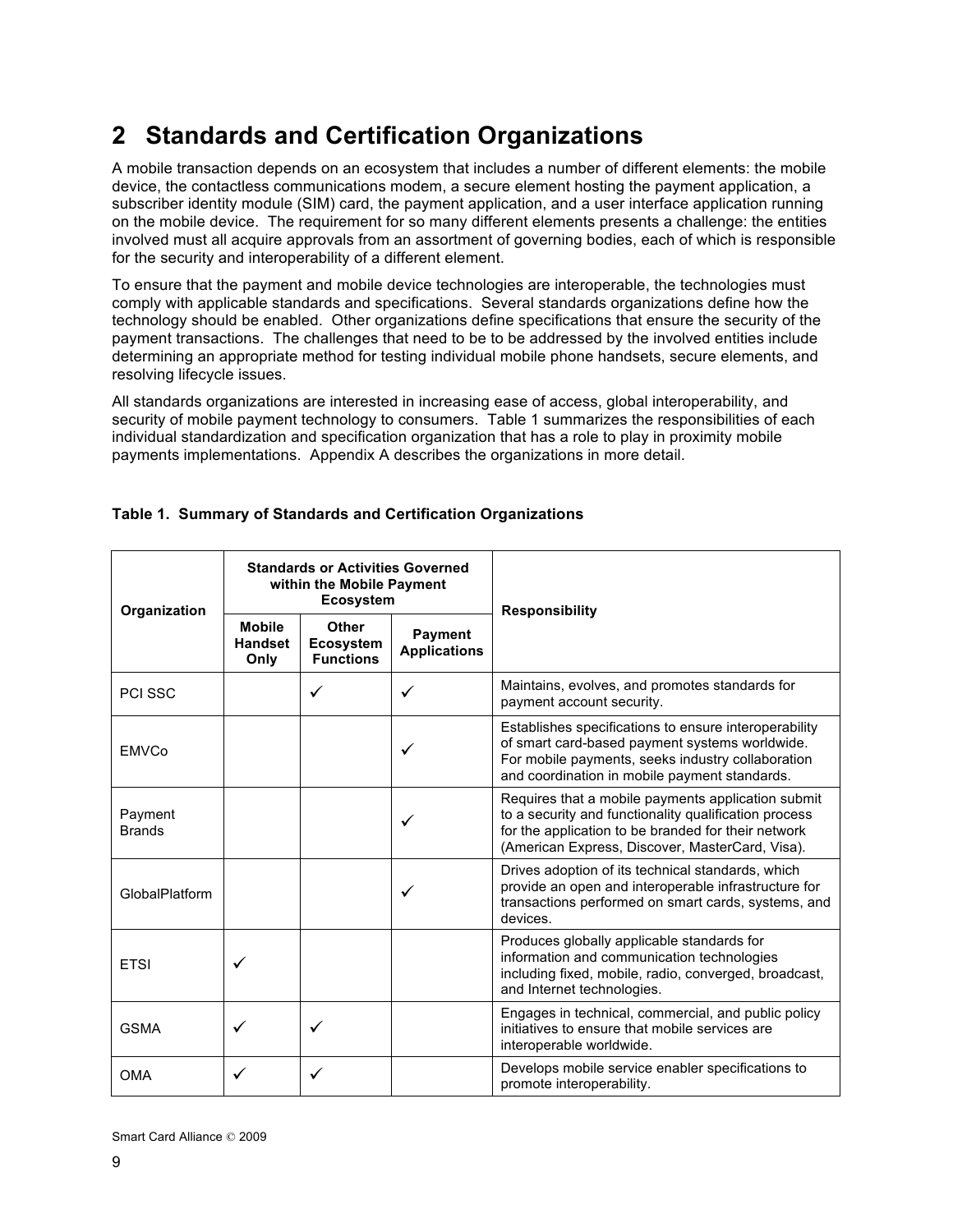| Organization | <b>Standards or Activities Governed</b><br>within the Mobile Payment<br><b>Ecosystem</b> |                                                      |                                       | <b>Responsibility</b>                                                                                                                                             |
|--------------|------------------------------------------------------------------------------------------|------------------------------------------------------|---------------------------------------|-------------------------------------------------------------------------------------------------------------------------------------------------------------------|
|              | <b>Mobile</b><br>Handset<br>Only                                                         | <b>Other</b><br><b>Ecosystem</b><br><b>Functions</b> | <b>Payment</b><br><b>Applications</b> |                                                                                                                                                                   |
| NFC Forum    |                                                                                          |                                                      |                                       | Develops specifications for NFC devices that are<br>based on the ISO/IEC 18092 contactless interface.<br>ensuring interoperability among devices and<br>services. |
| 3GPP         |                                                                                          |                                                      |                                       | Produces globally applicable technical specifications<br>for third generation GSM.                                                                                |
| 3GPP2        |                                                                                          |                                                      |                                       | Establishes standards for CDMA 2000.                                                                                                                              |
| CDG          | ✓                                                                                        |                                                      |                                       | Ensures interoperability among systems while<br>expediting the availability of 3G CDMA technology to<br>consumers.                                                |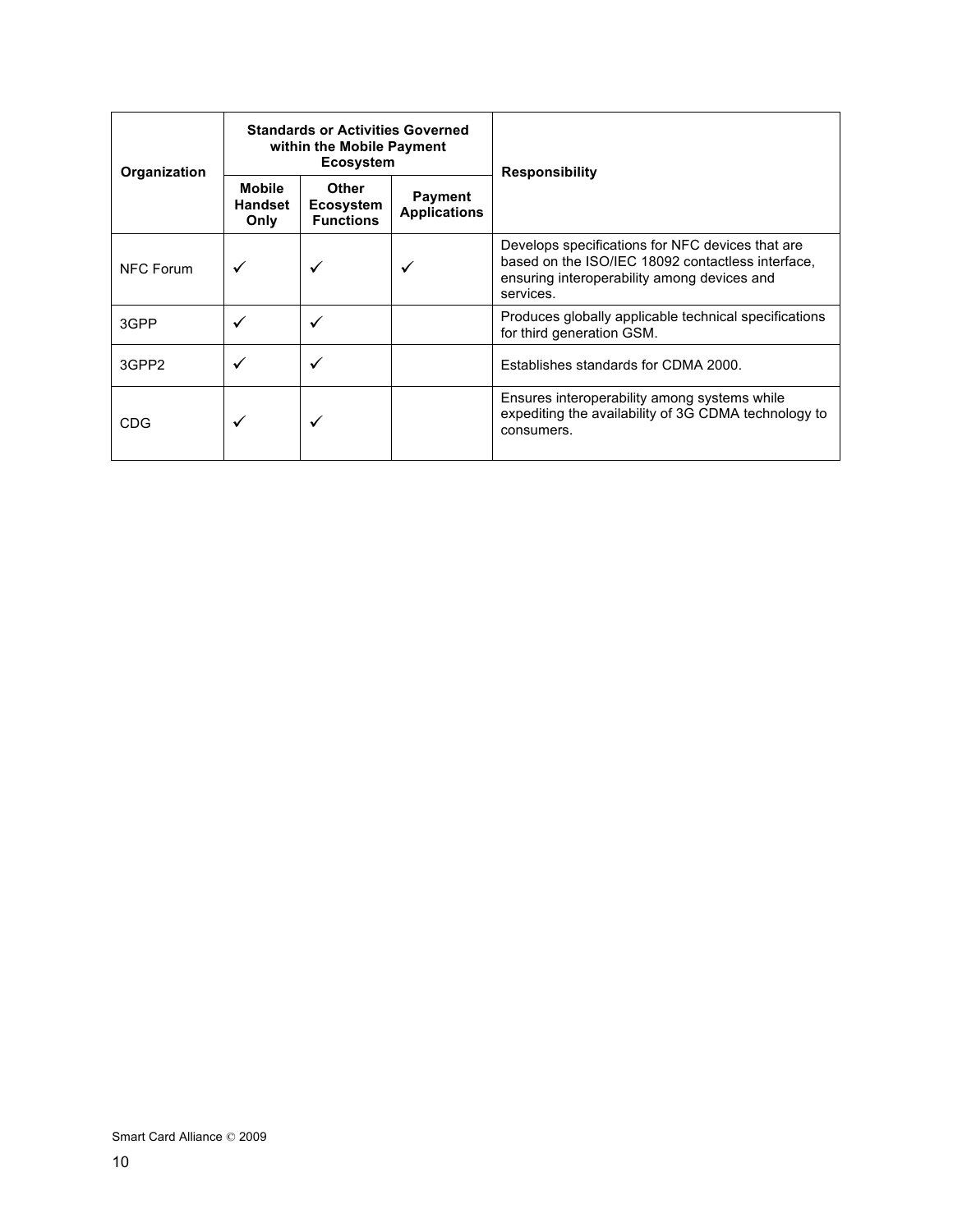# **3 Delivering Financial Data Securely to the Mobile Device**

Using a TSM for proximity mobile payments allows issuing banks or other service providers to abstract themselves from the complexities of the mobile landscape while enabling consumers to achieve the maximum benefit from a broad-service ecosystem.

Proximity mobile payments do not require account data to be stored on a physical card. The data originates at an issuing bank and is passed securely through a TSM to the secure element in the mobile handset. The data is protected by cryptography throughout the process and the TSM has a critical role in managing the security of the process.

## *3.1 Cryptography*

Cryptography is the primary mechanism used to keep sensitive payment applications and account data secure in the mobile payment ecosystem. Figure 3 shows an example of one implementation of a TSMbased mobile payment ecosystem.<sup>7</sup> As shown in this figure, the secure transfer of account data from an issuing bank to the TSM relies on public key infrastructure (PKI) and encryption based on the secure sockets layer (SSL)/transport layer security (TLS) standard.

The TSM stores the account information in an encrypted database. When a mobile device requests personalization, three separate layers of encryption are established with a packet data connection.

- 1. The mobile device establishes a packet connection across the MNO's radio access network (RAN). This OTA communication is encrypted at OSI $^8$  layer 1, based on protocols established by both the CDMA and GSM standards bodies. Security at this point is controlled by the MNO, because it manages the keys used to encrypt the data traffic. Data encryption on the RAN ensures privacy and confidentiality for data traffic between the MNO's core network and the consumer's mobile device. The OTA encryption layer adds another barrier to the potential for custody breach of account data due to radio sniffing.
- 2. Once the packet connection is established, the personalization service agent application running on the handset (for example, a mobile wallet application) establishes a TLS secure communication session to the TSM's personalization server at OSI layer 4, using credentials issued by a known certificate authority.
- 3. When this connection is established, the TSM initiates another secure connection to the mobile device's secure element using GlobalPlatform's Secure Channel Protocol, which executes at OSI layer 7. This final layer of encryption is secured by keys that belong to the issuing bank.

The use of application layer security leverages multiple protection levels. After this last connection is established, at least one logical layer of encryption, secured by the issuing bank's keys, always protects the data between the TSM's most sensitive process and the secure element in the handset. This layer is established by GlobalPlatform's Secure Channel Protocol. Most of the time two layers of encryption protect the data. While the data is traveling over the air, it is secured by three layers of encryption.

 <sup>7</sup> Other ecosystem options include a distributed TSM model in which responsibilities for issuance and administration

are controlled by different entities.<br><sup>8</sup> Open Systems Interconnection (OSI) model, which posits an abstract description for layered communications and computer network protocol design. It divides network architecture into seven layers which, from top to bottom, are the Application, Presentation, Session, Transport, Network, Data-Link, and Physical Layers.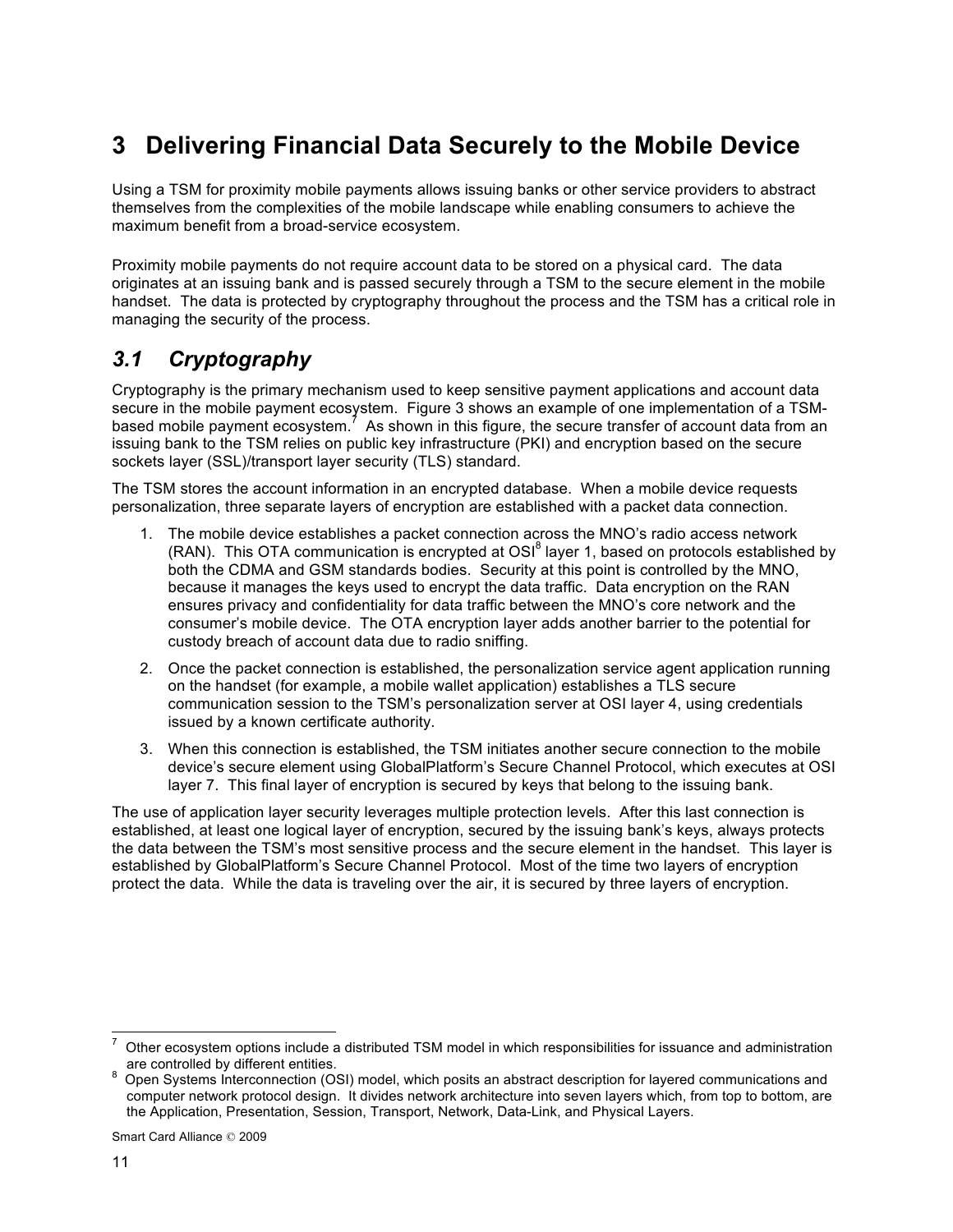

*Figure 3. Example of TSM security architecture leveraging three separate layers of encryption*

### *3.2 Key Management*

Proper key management and security are essential to protect the system from attack and fraud. The key management process keeps the cryptographic keys secure. One of a TSM's primary functions is to ensure the security of the keys at all times.

Keeping the keys secure entails ensuring both physical security and logical security. Physical security prevents physical access to the key management server (KMS) and its related hardware security module (HSM). Physical security includes the use of man traps, physical barriers, and alarm systems. Logical security involves processes, procedures, and software used to safeguard the keys. Examples of logical security include password requirements, key import requirements and procedures, firewall rules, and the use of proxy systems for communications.

### *3.3 Data Persistence*

A TSM needs custody of a consumer's account data for only the amount of time required to complete the mobile handset's personalization process. The process could take from 30 seconds to hours, depending on factors such as quality of network coverage or user expertise.

The bank transmits the account data to the TSM only after the consumer is ready to begin the personalization process on the mobile device. If the issuing bank transmits the data to the TSM before the consumer indicates readiness, the data is stored until the consumer initiates the personalization. This scenario might involve the consumer entering an activation code into the handset that initiates the personalization process.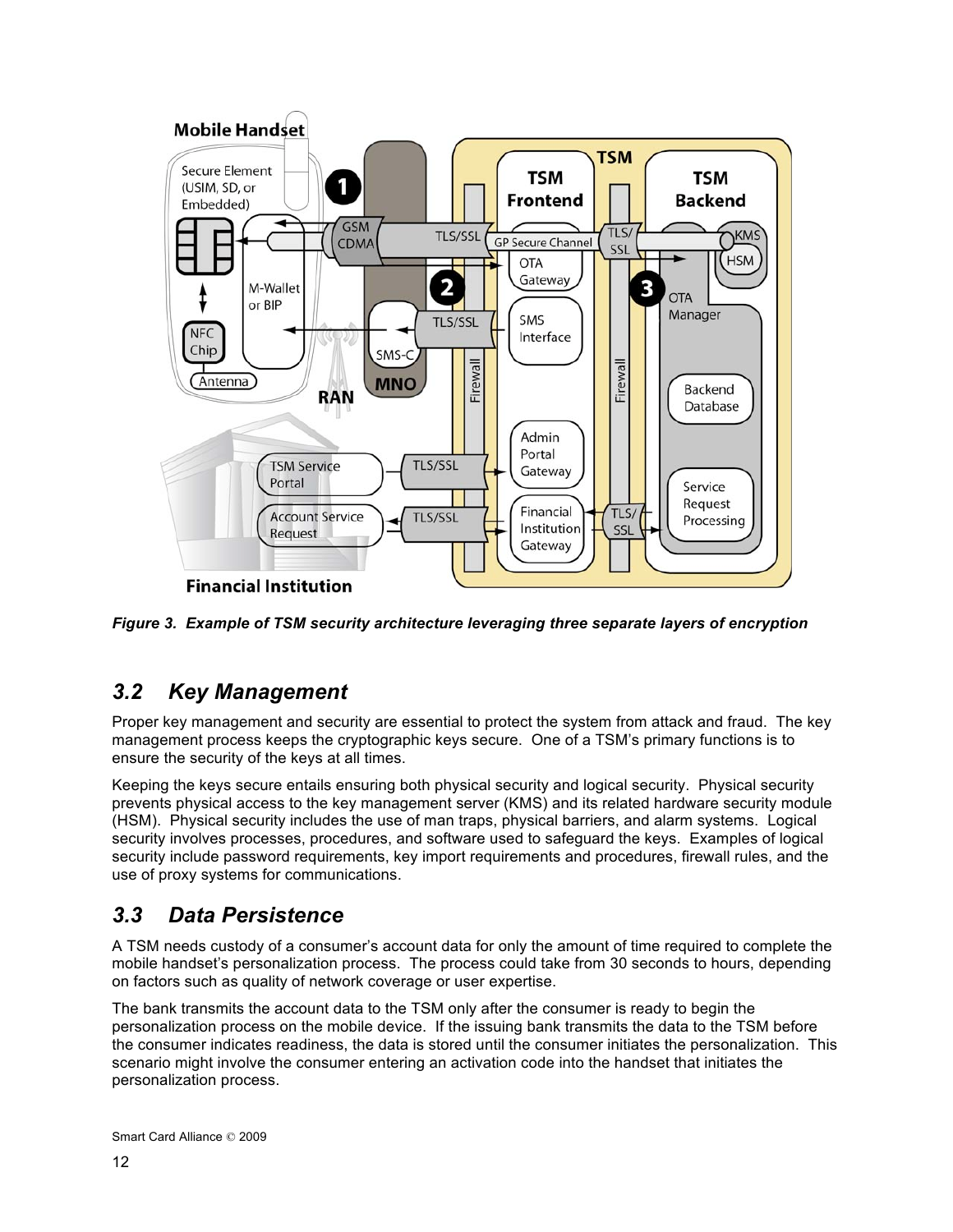Depending on the feature set agreed to between the parties in the value chain, the TSM may never have access to account information, because the data would remain encrypted by a bank's encryption key. This scenario could exist if the bank had a supplemental security domain (SSD) pre-established on the secure element by the MNO or if the TSM established an SSD with a temporary key that the bank knew. In this case the bank would generate the needed secure application protocol data units (APDUs) to establish a permanent SSD with the bank's keys and later personalize a card via a TSM pass-through.

If the bank directly entrusted the TSM with its keys, the TSM would generate a bank-specific SSD and personalize it with account data provided by the bank. In this scenario, once the personalization completed successfully, there would be no reason for any account data to persist with the TSM. In any case, the data need not persist at the TSM beyond the successful personalization of the mobile device.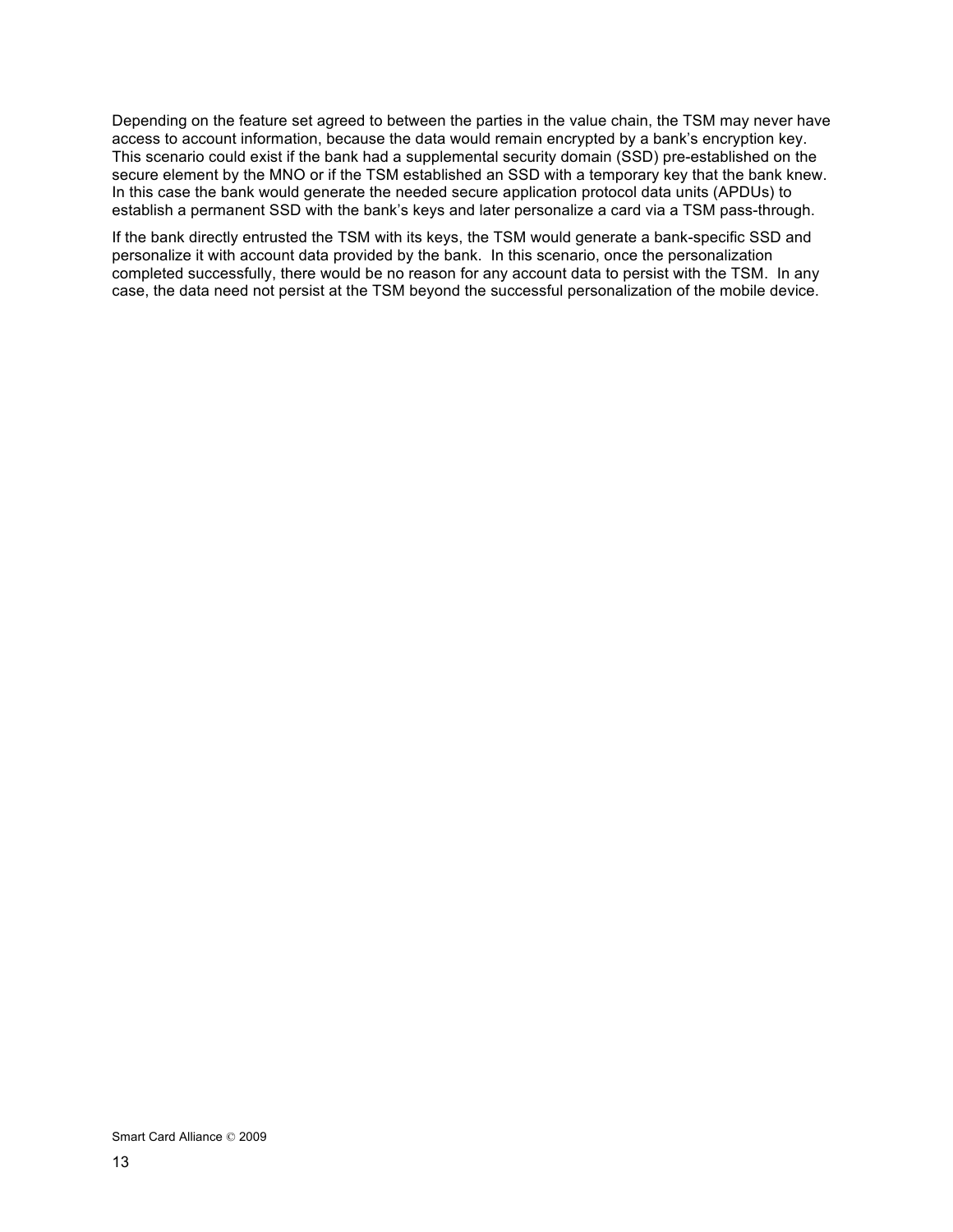# **4 Securing the Stored Payment Application and Account Information**

Multiple layers of security apply to each stage of the proximity mobile payments process. Within the mobile phone, both the payment application and consumer account information must be protected and different NFC applications must be able to work securely and independently of each other. This section reviews how data is securely stored in the mobile handset, how data and applications are securely accessed and used, and how the mobile phone communicates with the POS reader.

Currently, there are three options for storing applications and data securely in the mobile handset: universal subscriber identity module (USIM) cards, embedded secure elements, or SD (memory) cards. All three options rely on the presence of a secure element in the mobile device.

## *4.1 Function of the Secure Element*

The secure element (secure memory and execution environment) is a dynamic environment in which application code and application data can be securely stored and administered and in which secure  $\text{e}^{\cdot}$  execution of applications occur. The element resides in highly secure crypto chips<sup>9</sup> (usually a smart card chip). The element provides delimited memory for each application and functions that encrypt, decrypt, and sign the data packet. The secure element present in mobile devices is GlobalPlatform compliant to provide better interoperability.

Figure 4 illustrates alternatives for where the secure element can reside in a GSM or CDMA mobile phone. The first approach embeds a separate secure element directly in the handset (either mounted on the motherboard directly or connected in some way to the motherboard). A second approach is to embed the secure element into an SD card. A third approach is to embed the secure element in the USIM/SIM card. The industry is still evaluating the pros and cons of including multiple secure elements in a single mobile handset.



*Figure 4. Embedded, SD Card-Based and USIM Secure Element Solutions*

 $9\,$  A crypto chip is a powerful, high-speed, programmable cryptographic engine for operating private and public keybased encryption systems.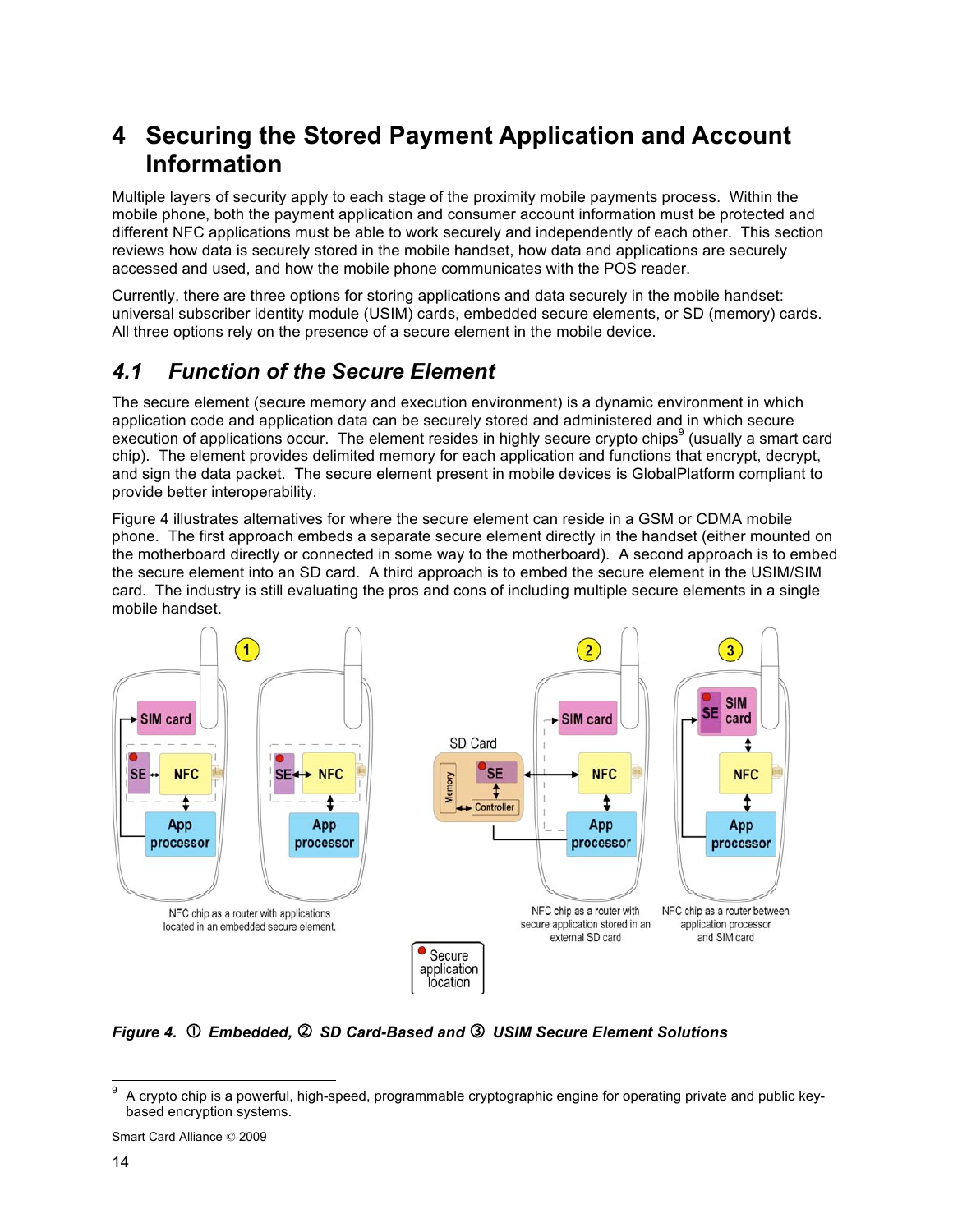# *4.2 Security Domains and Hierarchy*

The GlobalPlatform specification (Version 2.2) defines multiple security domains that use authorized and delegated management to allow an application to be loaded into the secure element. The collaboration model establishes the hierarchy for security domains shown in Figure 5.



### *Figure 5. Architecture of the Secure Element, Security Domains, and Applications*

Any GlobalPlatform-compliant secure element comes with one issuer security domain (ISD) and the option for multiple supplemental security domains (SSDs). As shown in Figure 5, the SSDs can be TSM security domains or domains belonging to service providers (such as credit card, ticket, prepaid/loyalty card, or transit card issuers). In addition, each secure element can have only one controlling authority security domain (CASD). This security domain architecture enables the service provider and trusted service manager to perform key management and application verification during load and installation processes.

The ISD is the portion of the secure element in which the MNO can store the keys for the following:

- OTA provisioning
- Card content management
- Security domain management

The ISD has privileges for global management, authorized management, and security domain management for the secure element. The ISD must be created during manufacturing and the key for card content management securely transferred from the manufacturer to the MNO. The ISD must authorize the creation of any SSDs. Only the ISD has the privileges to create an SSD and assign authorized or delegated management privileges.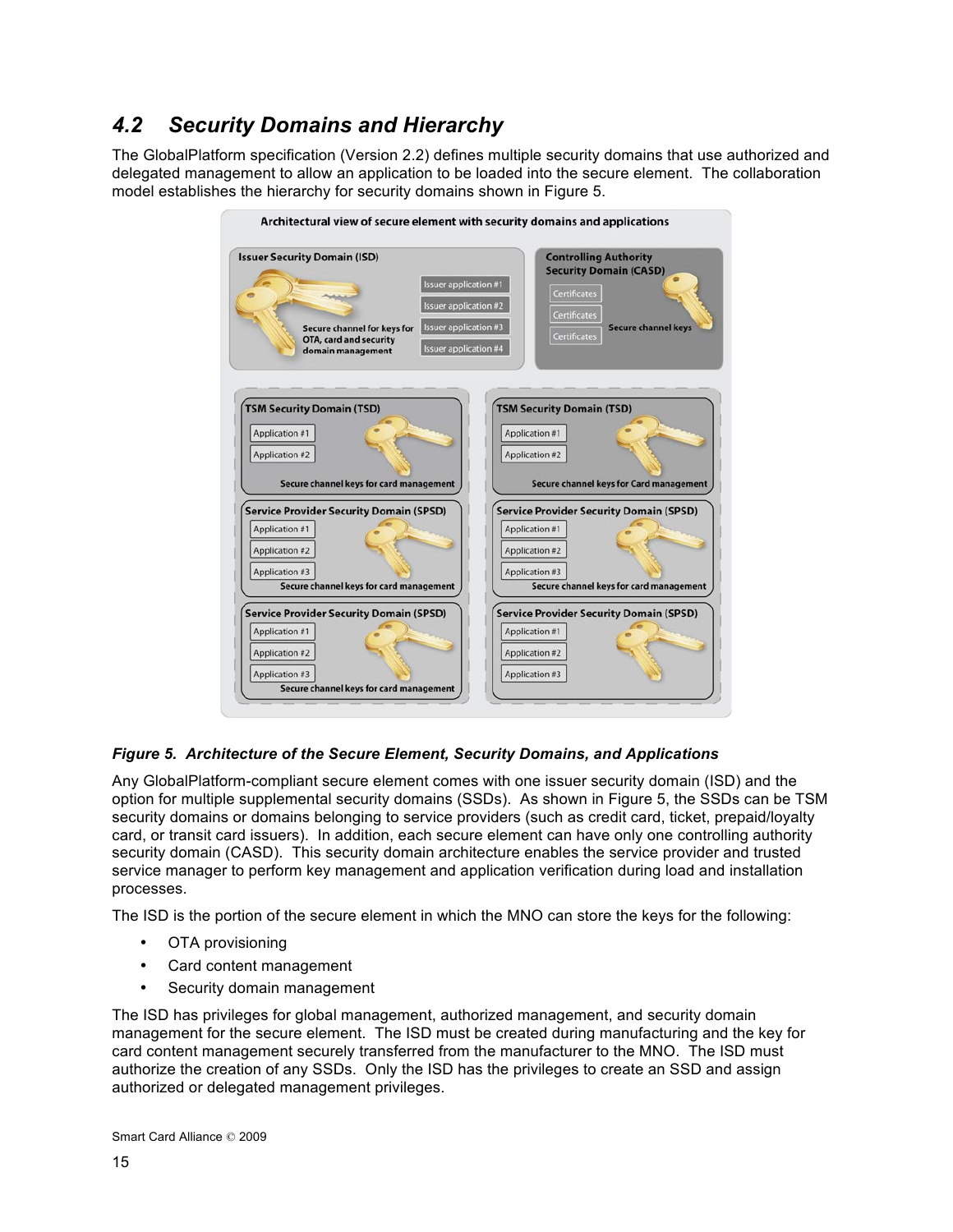An SSD can have its own card manager key for loading applications. The ISD can assign different sets of privileges (based, for example, on different business relationships) to the SSD designated as the TSM security domain and the SSD designated as the service provider security domain.

# *4.3 Chip-Level Security*

The Smart Card Alliance white paper, *What Makes a Smart Card Secure?<sup>10</sup>* describes the multi-layer security architecture of a smart card chip. Security features manufactured into the secure microcontrollers used in smart card chips can prevent attackers from accessing sensitive information stored on the card.

The SIMs and USIMs in mobile phones are smart card chips, and have built-in tamper-resistance. Smart card chips include a variety of hardware and software capabilities that detect and react to tampering attempts and help counter possible attacks. For example, the chips are manufactured with features such as extra metal layers, sensors to detect thermal and UV light attacks, and additional software and hardware circuitry to thwart differential power analysis.

With contact and contactless interfaces, increasingly powerful processors, a wide range of memory options, and flexible implementation of both symmetric and asymmetric cryptographic algorithms, smart card technology is a critical component of a secure system design.

# *4.4 API Interface to the Secure Element*

An API between applications on the phone and the secure element is needed to enable over-the-air and local card management services. For phones that implement Java, two Java interfaces to the secure element are defined: JSR 177, to access SIM cards, and JSR 257, to access the NFC chip.

For phones that do not support Java, the handset and/or operating system vendor need to provide equivalent APIs to access the secure element and NFC chip.

A good practice is to require all phone applications that need to communicate to the secure element to be authenticated by a trusted entity (e.g., the carrier or handset vendor). The phone's operating system will then prevent access to the secure element APIs by any non-trusted applications,

### *4.5 Communication between the NFC chip and the Contactless Reader*

Communication between the application on the secure element and the contactless reader (via the NFC chip) is based on two standards: ISO/IEC 7816 and ISO/IEC 14443. ISO/IEC 14443 helps the reader and NFC chip establish the device parameters for NFC communication. The NFC chip and the contactless reader exchange data using an application protocol data unit (APDU). The structure of an APDU is defined by ISO/IEC 7816-4.

While the reader and the secure element are in communication, the NFC chip is in card emulation mode. The contactless reader communicates with the NFC chip to identify which card is being emulated. The contactless reader then sends commands appropriate for that card type (Visa payWave, MasterCard PayPass, American Express, Discover Zip or other branded card) to start communication with a specific applet.

Smart Card Alliance © 2009 10 Smart Card Alliance, *What Makes a Smart Card Secure?* October 2008, Publication Number CPMC-08002.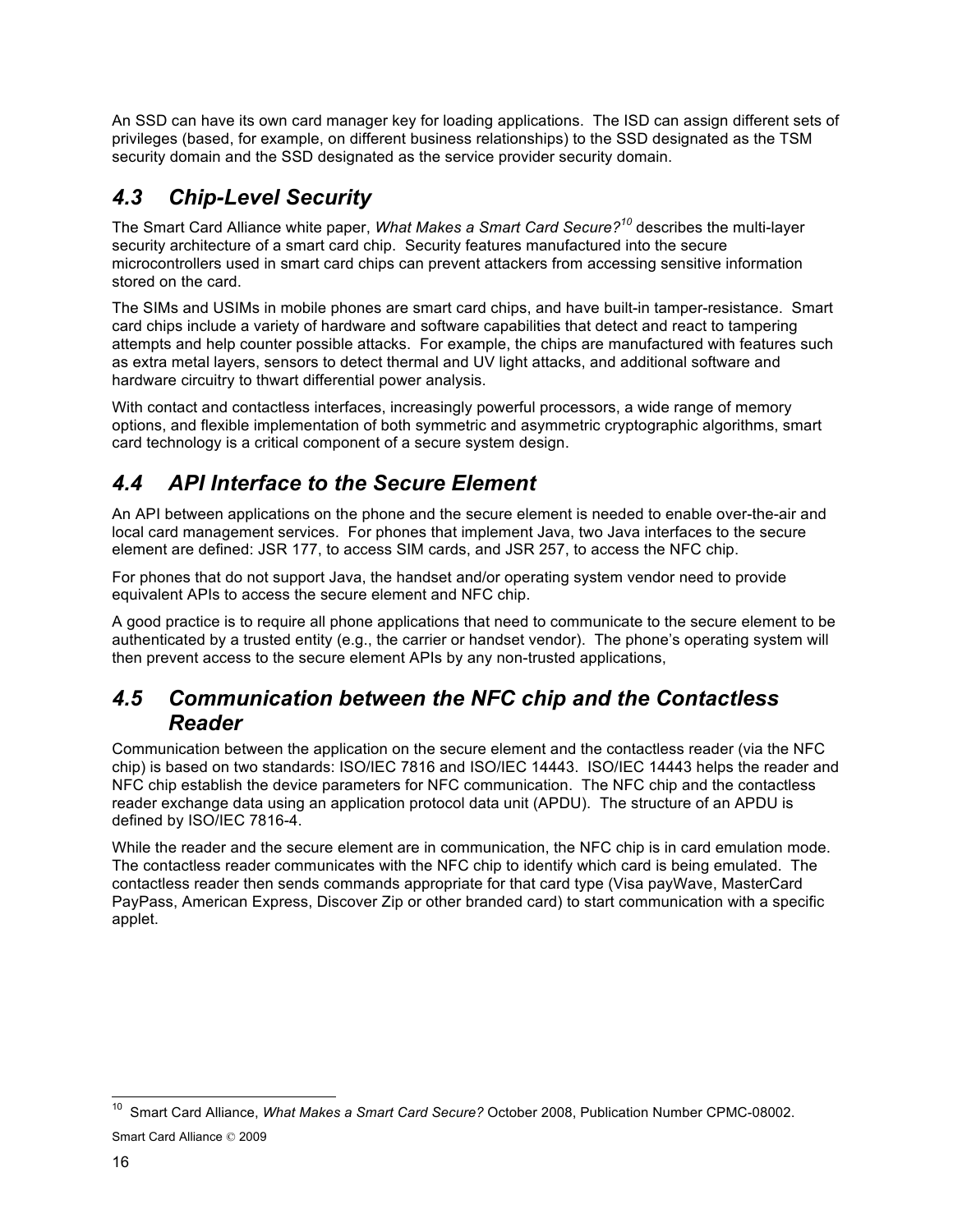# **5 Interaction between NFC Mobile Devices and POS Terminals**

For a proximity mobile payment transaction to be possible the NFC-equipped mobile device must be loaded with a payment application and the merchant terminal must be configured to accept contactless transactions. The payment transaction is then performed much like a standard contactless credit or debit card transaction. The mobile device is presented to the terminal at the point at which a contactless payment card would be presented. The terminal initiates the transaction, not the mobile device, and the terminal does not attempt to read the mobile device until the transaction is initiated. The transaction communication between the mobile device and the terminal is instantaneous and the terminal displays an indication that the transaction is processing and complete.

Figure 6 shows the transaction flow.



### *Figure 6. Mobile Contactless Transaction Flows*

### *5.1 Consumer Perception*

From the perspective of the consumer, an NFC-enabled mobile phone behaves exactly like a contactless payment card during a transaction. The amount of interaction between the consumer and the phone depends largely on the implementation of the payment application on the phone, which is defined by the issuer or the payment brand. There is no specific requirement for consumer interaction, just as there is no requirement for a cardholder to interact with a contactless card during a transaction. The consumer only interacts with the terminal.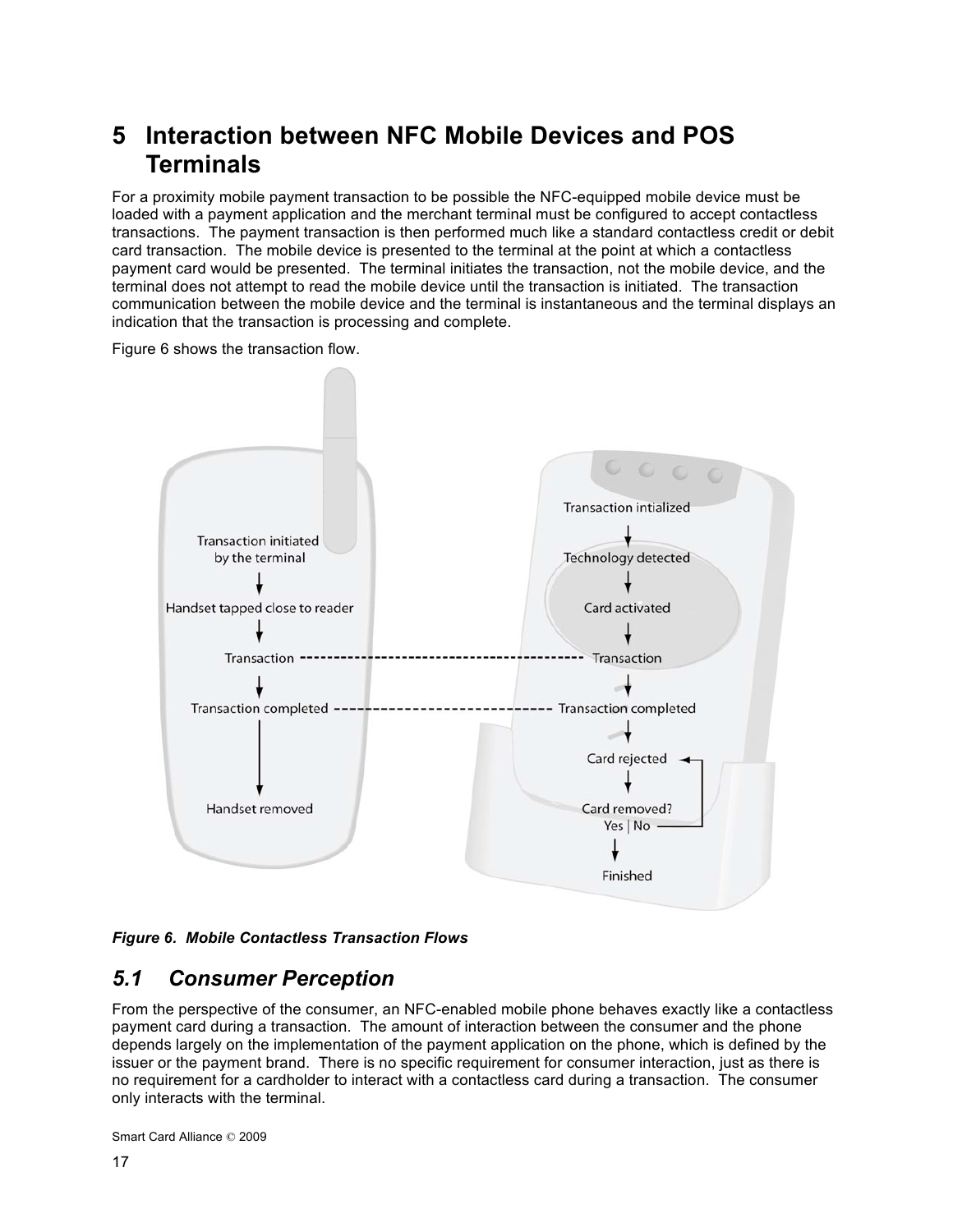The payment application that is loaded to the mobile device may be designed such that the consumer must enter a passcode or present a fingerprint to the mobile device to initiate or respond to the terminal's transaction initiation or to validate the transaction. Passcode entry is meant to provide the consumer with comfort or a sense of control over the transaction. If the consumer has multiple payment applications on the phone, each could feasibly have different user requirements for conducting a transaction.

The handset firmware can also determine accessibility to the payment application using the NFC modem. The configuration options available for the NFC modem in a handset vary by handset manufacturer. For example, one handset could have the following configuration options:

- Always allow access to the application (card is always available)
- Allow access to the application only after user confirmation
- Only allow access to the application upon input of the correct passcode (set by the user)

## *5.2 Multiple Applications*

When more than one payment application is installed on a single handset, a mobile wallet can be loaded on the phone to manage the multiple application interfaces. The wallet enables the consumer to select a preferred payment or issuer brand for each transaction, analogous to a consumer opening a wallet or purse and selecting the card to use for a transaction.

A mobile wallet can also enable the consumer to designate one brand as a default payment brand. For example, if a person primarily uses a specific credit or debit card, that application can be set as the default payment brand. To use a different payment account in a retail outlet, the user would need to select a different payment brand.

## *5.3 Potential for MIDlet Use*

A MIDlet is a Java 2-based mobile phone or pager application. Many types of MIDlet functions can be added to mobile handsets for marketing and handset navigation purposes. For example, the handset firmware can be set up to automatically open a MIDlet that displays a particular logo when a certain application is selected. When a bank payment application is used, the logo of that bank would then be displayed on the handset during or immediately after the transaction.

### *5.4 Online PIN Requirements*

A PIN is not inherently required to use a proximity mobile payment application. However, an issuer can choose to require it in appropriate circumstances. The use of an online PIN entered at the point-of-sale is issuer-dependent and out of scope of this white paper.

### *5.5 Transaction Initiation and Completion*

The terminal initiates communication with the mobile handset. The terminal does not constantly scan the nearby (two to four-inch range) area for an active mobile handset; rather, it only attempts to locate the mobile handset or contactless payment card when it prompts the user to present the device. Once the device is located, communication between the terminal and the handset takes place within 500 ms.

When a transaction ends, a final command is sent to the mobile device by the terminal. However, the terminal does not consider the communication to be complete until the mobile device is moved out of the field of communication. That is, another transaction cannot take place until the mobile device that executed the previous transaction is moved completely away from the contactless reader field and the cashier initiates a new transaction.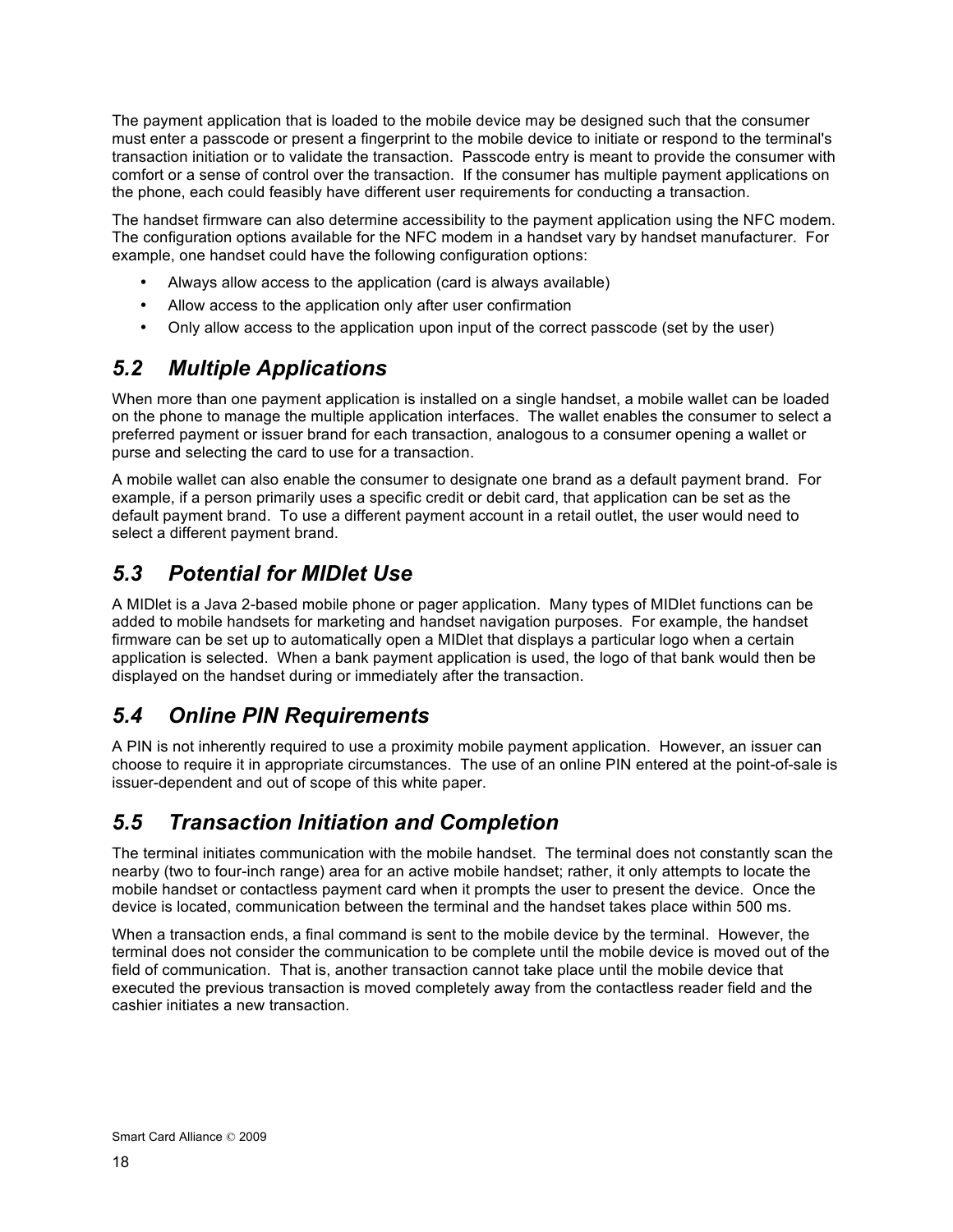## *5.6 Payment Transaction Security*

Proximity mobile payments leverage ISO/IEC 14443, the standard that governs communication between a contactless credit or debit payment device and terminal. Payment transactions invoke additional layers of security during transaction processing, regardless of whether the transaction is a magnetic stripe transaction or a contactless or mobile transaction.

In the case of a proximity mobile payment transaction, the first layer of security is provided by the secure element itself, which protects the payment application by storing it in restricted access memory. The payment application generates a dynamic cryptogram that is integrated into the transaction messaging/communication process with the terminal. The terminal and the merchant system perform risk management checks; the host system then completes an authorization function, which checks the authorization limit available and card validity, among other things. The security provided by an isolated component in the process does not accurately represent transaction security as a whole.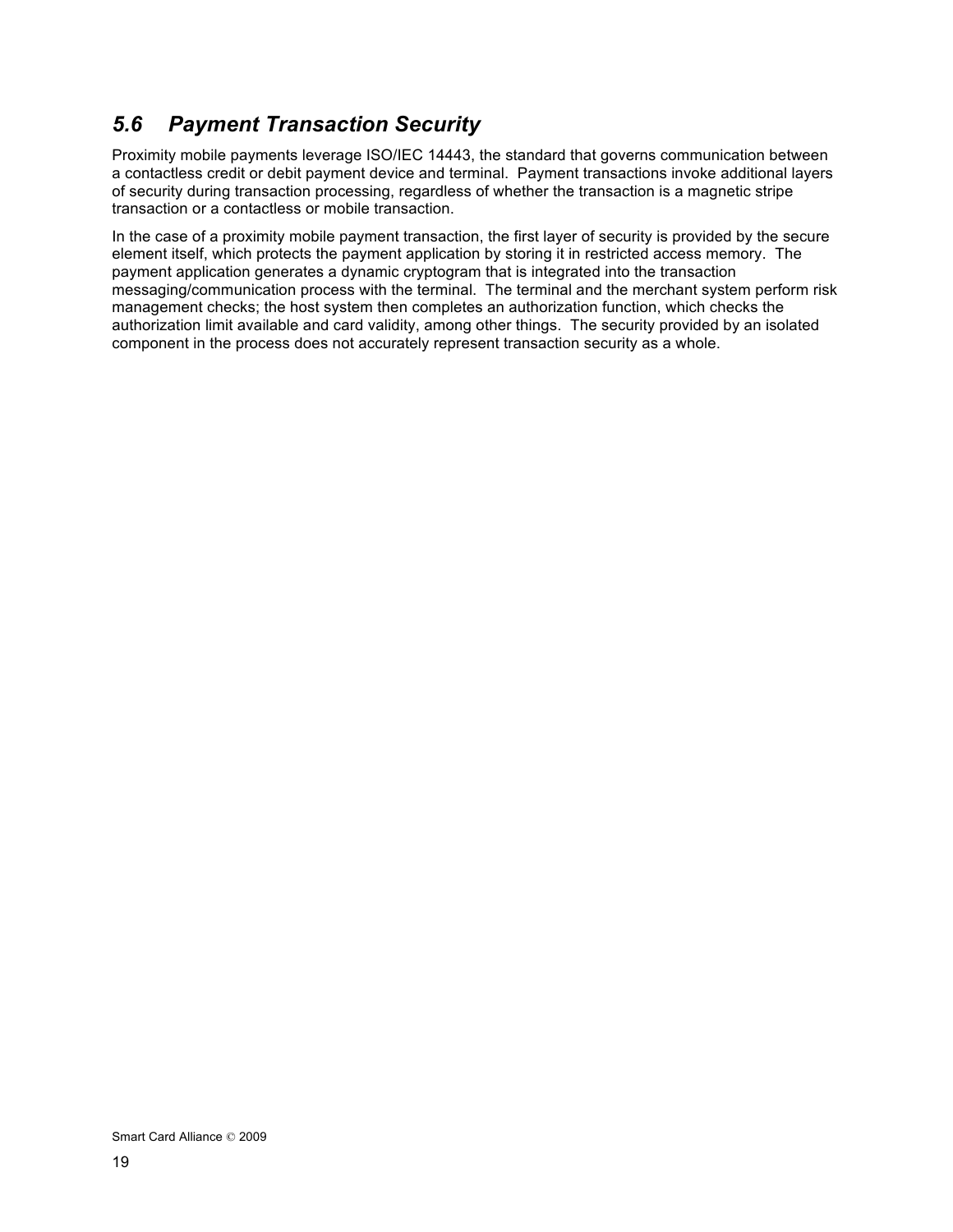# **6 Mobile Device Lifecycle Considerations**

The mobile phone industry is highly competitive and driven as much by fashion as by features and functionality. People often see a mobile phone as a fashion statement and change their phone style based on trends in the fashion industry. The twin influences of fashion and functionality have resulted in a continuing compression of the handset life span and pressure on the handset manufacturers to shorten the handset development and release cycle.

In addition, for all practical purposes, there is no connection between the MNO's service contract and the phone used to fulfill the contract. It is common for consumers to change phones one or more times over the life of a service contract. When they do, the old phone ends up in a scrap drawer or the garbage. In the United States, the consumer generally has no need to do anything with the old phone when they discard it.

## *6.1 Mobile NFC Activation*

The mobile payment application can be activated at the same time as the account-specific information is loaded onto the secure element, independent of the secure element form factor. Inactive mobile payment applications can be preloaded on a handset and delivered to consumers, who have the choice of whether and when to activate them. In the mobile NFC market, the payment application will be loaded in the secure element.

Once the handset manufacturer has released a mobile handset, an MNO purchases and inventories the phone. If the handset has an embedded secure element for the payment application, the application will already be on the phone but will need personalization and activation. It is also possible that the payment application could be loaded to the phone following release.

If the handsets are designed to be equipped with a USIM or SD device as the secure element, the handset will receive the payment application when the USIM or SD card is inserted into it. The MNO or handset vendor acting on behalf of the MNO (i.e., the retailer) adds the secure element when the phone is set up for the consumer. It is also possible that the retailer will have these secure elements prepackaged in the handset and inventory.

Since the payment application is not initially linked to the consumer, the consumer will be given instructions on how to personalize and activate their payment application. It is possible that the activation and personalization of the payment application can be performed at the retail outlet where the phone is sold.

## *6.2 Changing Mobile NFC Phones*

The process of changing mobile NFC phones has different implications for managing the security of consumer data and payment applications resident on the secure element based on the model or type of secure element. Consumers will need to be educated to ensure that their personalized data and payment applications are securely transferred from one mobile NFC phone to a new phone.

As noted earlier, in the U.S., consumers have the habit of discarding "old" mobile phones when taking advantage of new handset functionality or fashion features. For 3G networks, the USIM card links the user's service contract to the phone and is the location of the secure element for mobile payment applications. Accordingly, the subscriber's identity and mobile payment applications will move with it as the USIM card is transferred from the old phone to the new NFC phone

For handsets with SD cards or USIM cards, when a consumer buys a new phone, the consumer will need to remove the USIM card or SD card from the old phone and place it in the new phone. Once the card is removed, the old phone is no longer connected to the person in any way. All personalized data and applications have been moved to the new phone. Use of a removable USIM or SD card allows the consumer to control the payment application. If not switching issuing banks or mobile network providers, there is no need to contact the bank or the MNO when changing phones other than to confirm that the new handset is payment enabled.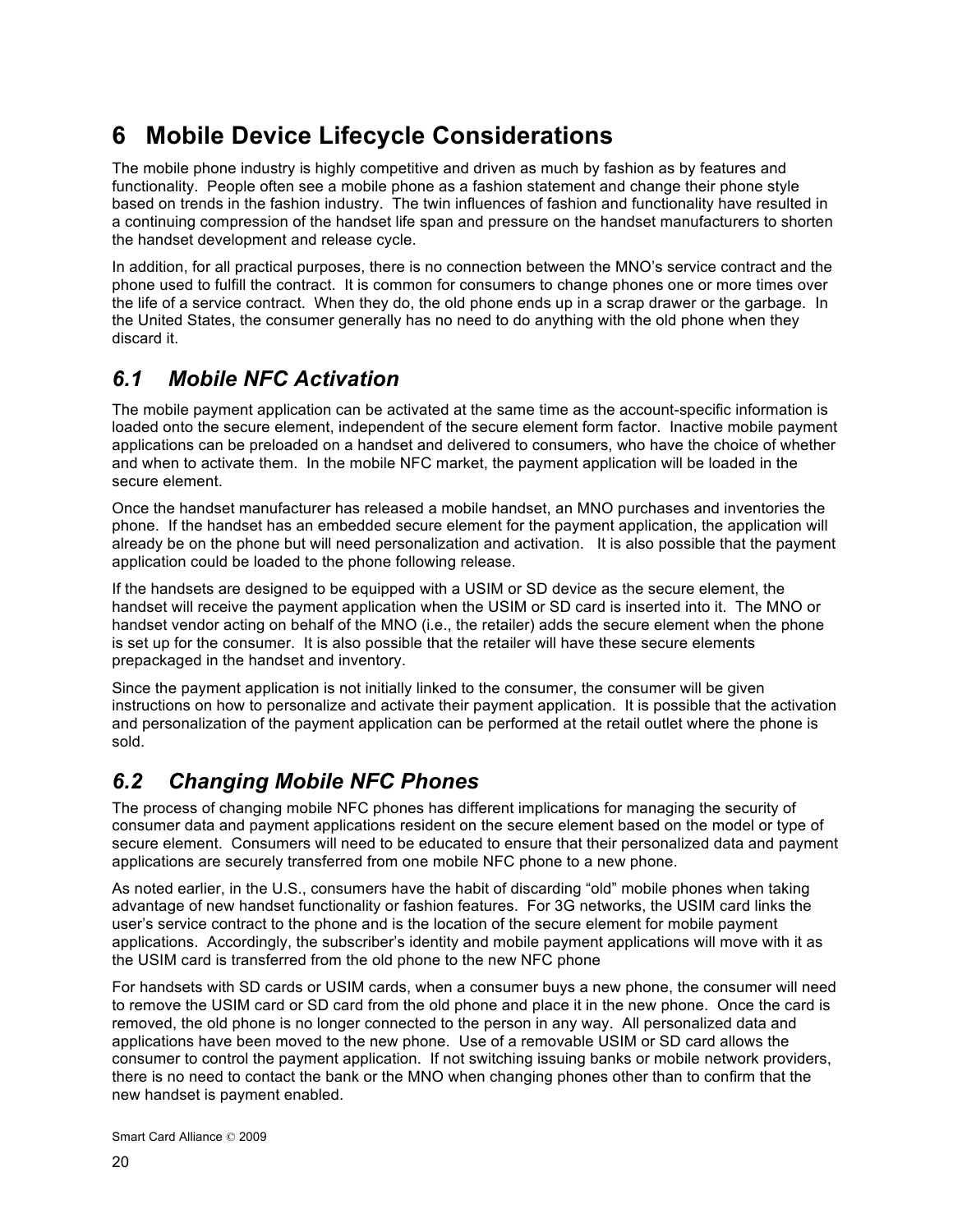On the other hand, if the secure element is integrated into the phone, changing phones will require that the payment application on the phone be de-activated, if not removed. This may be possible through a user interface on the phone, or via a set of instructions for the consumer to follow.

## *6.3 Lost or Stolen Phones*

If a phone used for proximity mobile payments is lost or stolen, the security of the payment application is determined by the payment application's implementation. In other words, if the handset is configured to require passcode activation of the payment application each time, the lost or stolen phone represents a minimal financial risk. The consumer would have to report the lost device to their bank, and the bank would have to send a payment application deactivation or block request through the TSM. However, the primary de-activation security will rely upon the host system as it does today with credit cards. If a card is lost or stolen, the consumer must report that fact to the issuer, who closes the account on the host system. When the account is closed on the host system, the card or phone will not be able to receive an authorization because the host system would also have been programmed to reject any new transaction requests. The only risk exposure would be linked to offline transaction limits that may have been configured for that consumer.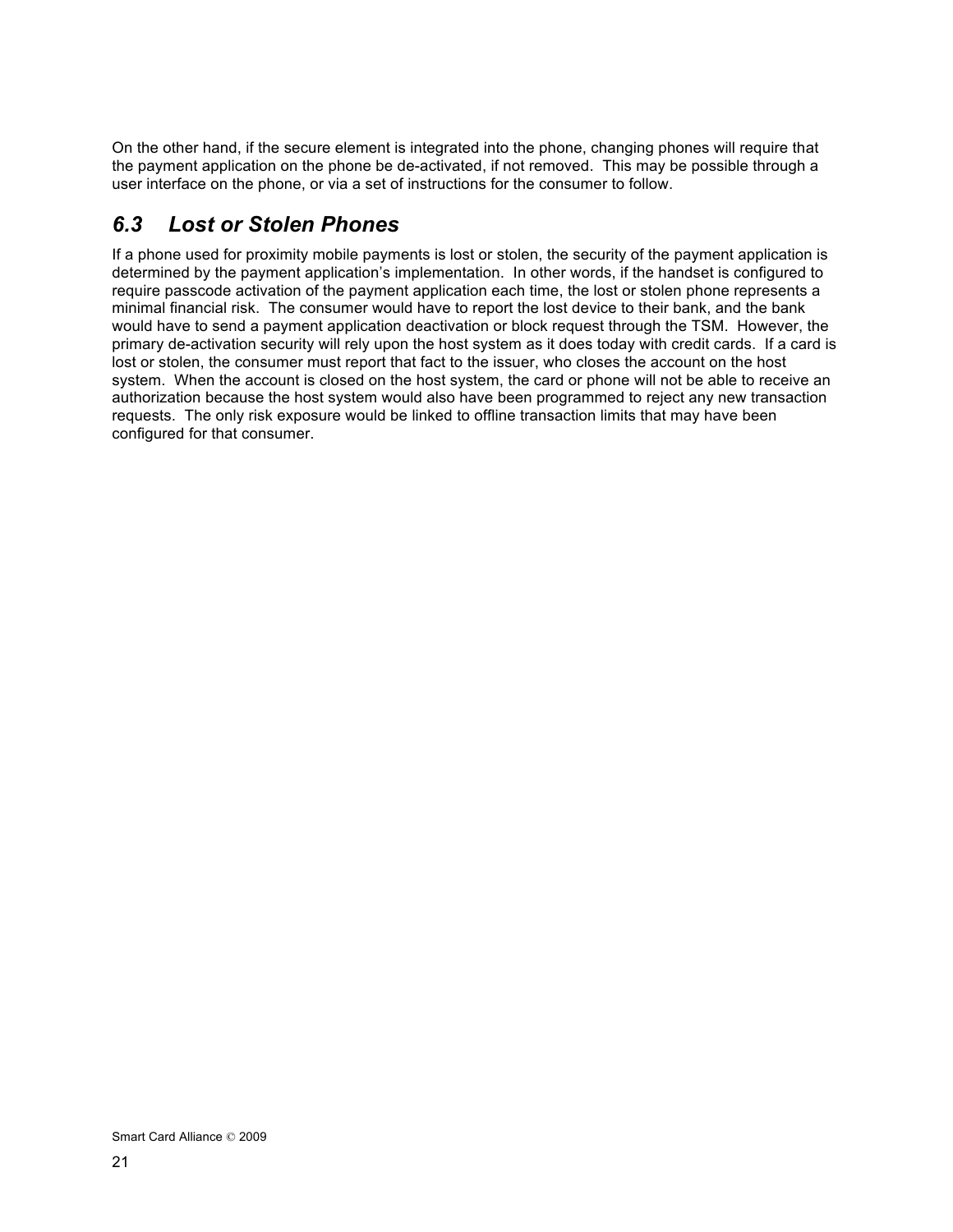# **7 Countermeasures to Fraud**

Whenever the payment industry develops a new way to make a payment, someone will try to exploit it for his or her gain. From the 1960s launch of the plastic card, up to the introduction of EMV-based transactions, fraudsters have worked tirelessly to find holes that they can exploit in the system.

The advent of proximity mobile payments will be a new challenge, but for the first time robustness can be built into all critical aspects of the system. Careful planning that considers all of the stakeholders, processes, and technologies involved, can result in a robust security model. And it can be a model that makes sense in the context of the transaction risk and does not represent an impediment to adoption.

# *7.1 Responsibility for Protection*

One of the requirements of a robust security model for proximity mobile payments is to determine who is responsible vs. liable when the system fails. To identify responsibility, it is necessary to understand what entities are involved in system operations.

The industry has yet to establish an industry-wide operational model for proximity mobile payments. However, as described in Section 1, it is clear that, at the very least, the process will involve a consumer using a mobile handset, a mobile network operator enabling the loading of the payment account information and application, a merchant accepting the transaction with a POS terminal, a TSM aggregating the account information and transmitting it securely to the handset, and a processing service provider for settlement and clearing banking functions. Each of these stakeholders has a role to play in ensuring the integrity of the payment, and each should expect to bear some level of liability if they fail to fulfill their obligations.

For credit and debit payment transactions, comprehensive rules that were developed over time identify each stakeholder's obligations in the transaction and identify where the liability for fraud lies in different circumstances. The principles underlying these rules should be adopted by the mobile payments industry and expanded to ensure that all stakeholder obligations in the new operational model are covered.

## *7.2 Countermeasures*

As with any new payment vehicle, fraudsters are likely to target proximity mobile payments; therefore upfront analysis and planning are essential to mitigate any risks.

Mobile payments should be deployed in a pragmatic fashion, to locations where speed and convenience make sense, and should be used to augment well-established payment mechanisms. A technically secure infrastructure should be designed based on industry best practices, such as PCI DSS, dynamic cryptograms, and multi-factor authentication. Separation and/or protection by encryption of credentials (account information, expiration date, and account holder name) throughout the mobile payment ecosystem are key factors in minimizing the impact of any breach.

It is also important to ensure that the transaction being undertaken is most likely being carried out by the person authorized or registered to carry it out, and that it is not out of character with that person's usual behavior. The payment application may be designed to require a consumer passcode or biometric (e.g., a fingerprint) to initiate or validate a transaction, providing the consumer with control over the transaction and adding a second authentication factor. Pilot studies have also introduced techniques that enable merchants to perform a rudimentary second tier validation that the purchaser is indeed the authorized user. These techniques include photo identification linked to the mobile account and verification of a physical token associated with the mobile account. Though far from ideal, these techniques can be enhanced as proximity mobile payment transactions are used for higher value and more risky transactions.

In addition, the control mechanisms developed by the banks over many years should be leveraged. A holistic view of transaction profiles across payment channels can result in greater confidence that a transaction is not fraudulent. Transactions also should be segmented by purchase amount, location, and merchant category and risk should be managed accordingly.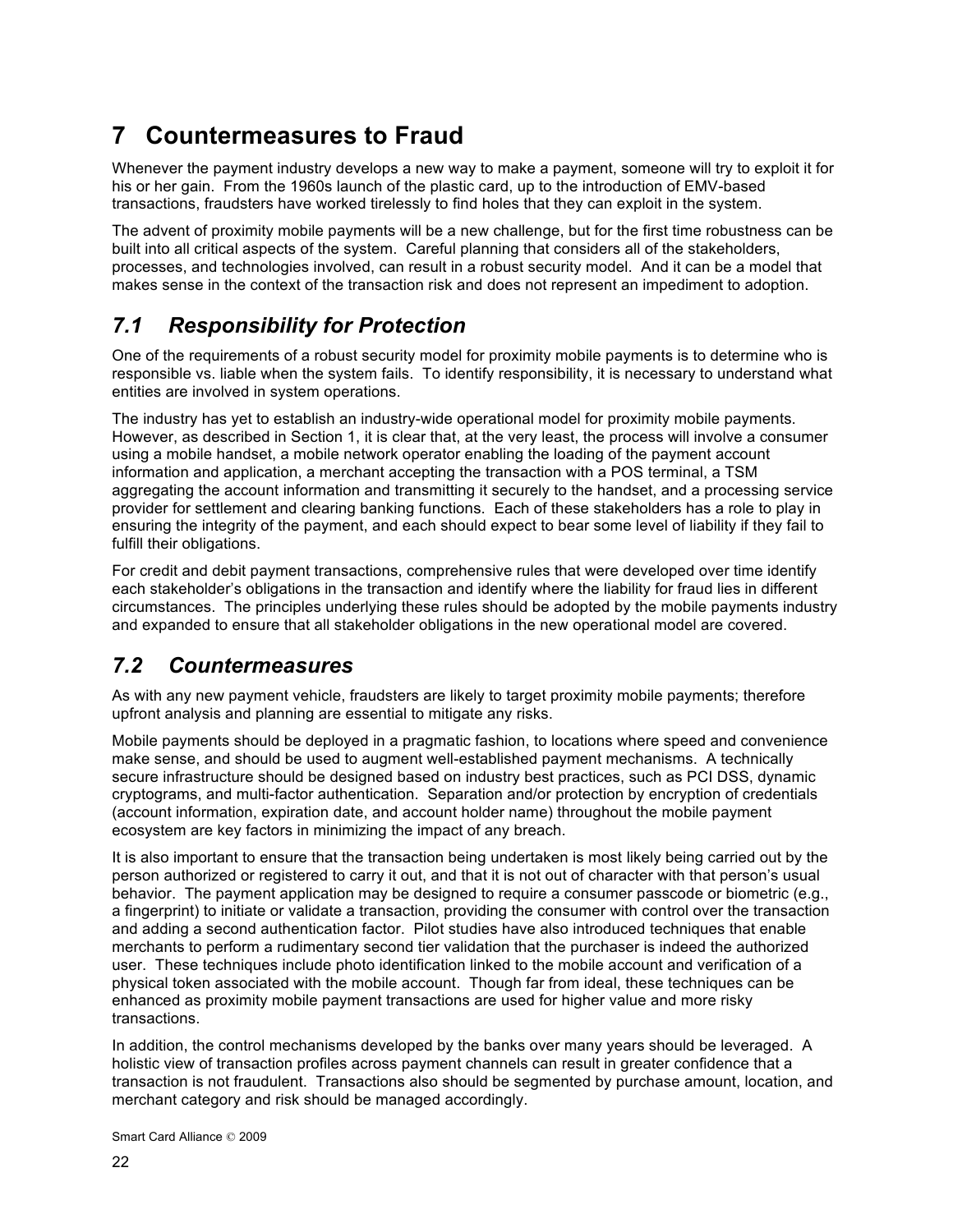The location-based information available from the telephone companies should be monitored constantly for signs of a breach. To ensure that damage is contained when a breach occurs, the amount of reusable information managed, used, and stored at any one step in the lifecycle of issuance and payment should be limited.

Above all, the security measures must be appropriate to the level of risk and must not present a barrier to proper use. In addition, they must communicate to both the consumer and the merchant community that proximity mobile payments are a safe way to make a payment quickly.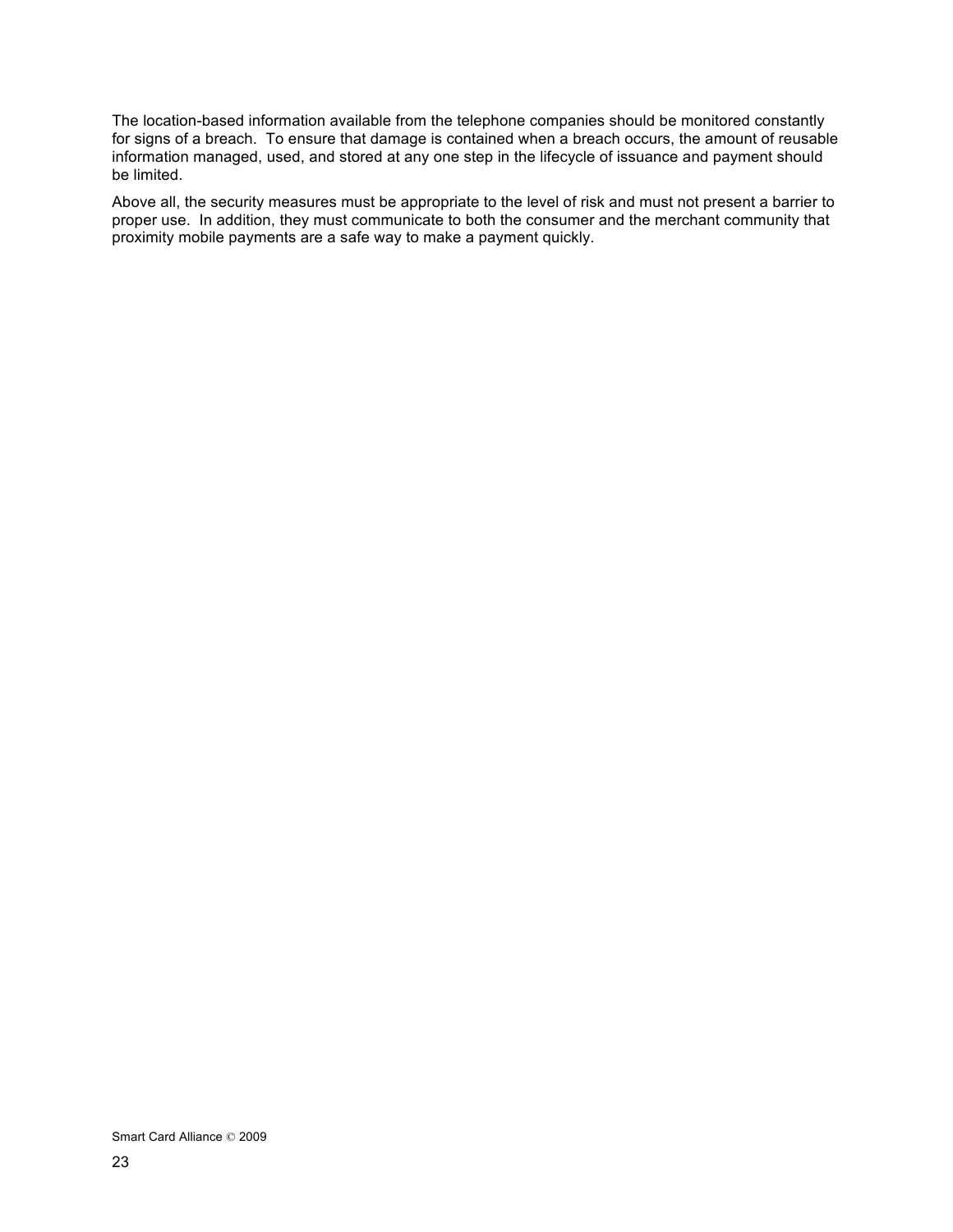# **8 Best Practices for Security**

This section describes a practical approach to applying best practices to limiting the vulnerability of mobile payments systems and infrastructure. Many articles and textbooks identify the establishment of a security policy as the first step in the development of security provisions for computer-based information systems. In addition, the payment card industry has established specifications and standards that merchants and processors are required to meet.

To determine the level of security required for a mobile payment system, Figure 7 illustrates a best practices approach to assessing security threats and the associated cost of mitigation. This approach applies to both over the air provisioning of the payment application memory, and the card based payment application on the handset.



*Figure 7. Best Practices Approach to Assessing Security Threats*

### *8.1 Developing a Best Practices Framework*

As illustrated in Figure 7, developing a best practices framework requires a number of key activities. This includes analyzing the business process and mapping the system from end to end.

The first step is to analyze the business processes. This analysis identifies weak links and pinpoints vulnerabilities to fraud and exploitation. The business processes critical to mobile payments consist of the following activities (illustrated in Figure 8).

• Device management, the activity that manages consumer devices and merchant POS terminals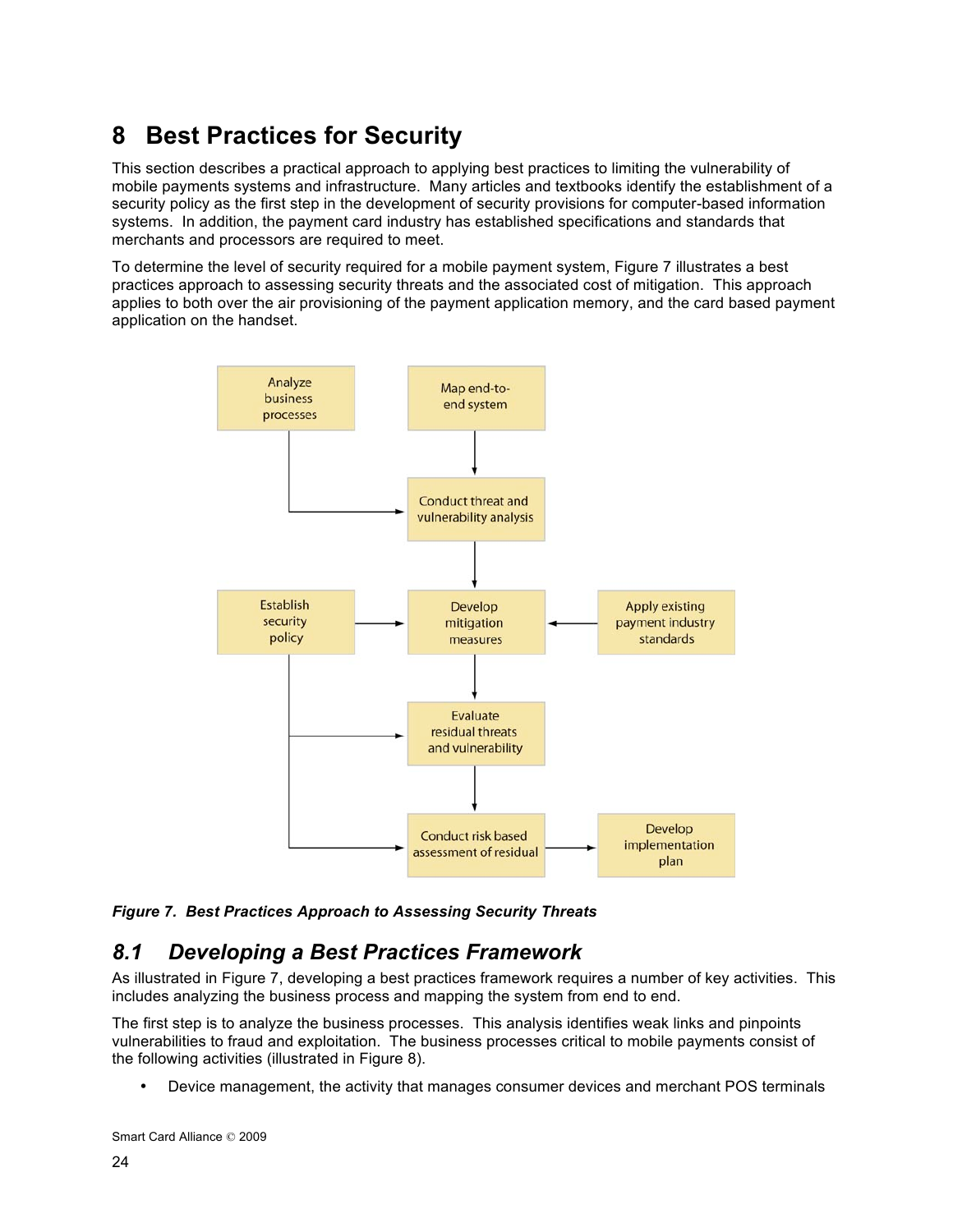- Credentialing, the activity associated with managing the lifecycle of the consumer's mobile payment identity
- Payment information access (storage), the process that collects and protects payment-related data
- Authentication, the process used to verify and validate a device based on a set of attributes from the device's mobile payment identity
- Authorization, the process used to verify and validate an entity's right to conduct a payment based on a set of attributes from the consumer's mobile payment identity



*Figure 8. Critical Business Processes Associated with Mobile Payment*

As shown in Figure 8, business processes are influenced by the technology required to support the delivery of mobile payments services, and the stakeholders in the mobile payment ecosystem (which are defined in greater detail in section 1.3 of this paper).

# *8.2 Mapping System from End to End*

Another key to identifying where the system may be vulnerable to threats is to map the system end to end. Mapping entails the determination of data and process flows throughout the system. The mapping begins with the mobile device and ends with the permanent storage of the transaction record for a specific transaction.

Each component must be mapped at a level of detail that allows the verification of compliance with applicable standards and specifications.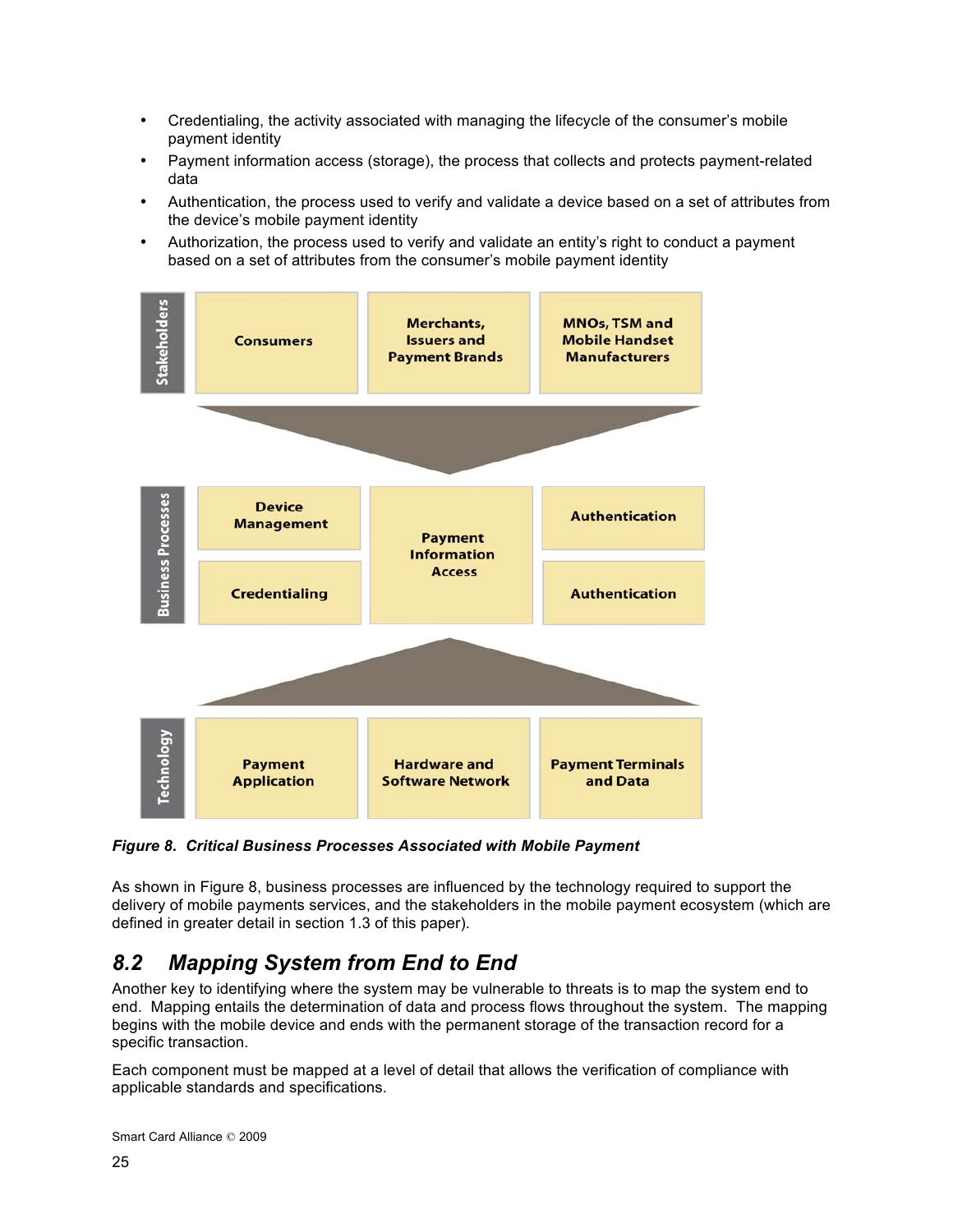## *8.3 Threat and Vulnerability Analysis*

The next logical step after mapping the system from end to end is to use that map as a reference to conduct a threat and vulnerability analysis. The objective of this analysis is to identify how the mobile payment system may be misused. The most common threats in a card-based model include:

- Counterfeiting, which means the creation of duplicate payment card information in the handset memory
- Misrepresentation, or using someone else's access authorization or payment card
- Alteration, the unauthorized modification of data
- Collusion, in which procedures and technology are circumvented through illegal arrangements

The objective of this activity is to identify inherent vulnerabilities across the mobile payment system and to quantify the associated risk at each level in the system. Vulnerabilities are defined as events that cause disruption to normal operations or entail transfer of funds to an unauthorized party, resulting in financial exposure to legitimate stakeholders in the mobile payments system. Common vulnerabilities that need to be identified and quantified include: unauthorized data modification, data corruption and data exposure, and unavailability of the mobile payment system when required to conduct a payment transaction.

## *8.4 Addressing the Gaps – Mitigation Measures*

As previously discussed in section 2 of this white paper, the payments industry has adopted extensive specifications and standards that address open payment system security. Any stakeholder participating in open payments is required to adhere to these standards and specifications. In situations where there are security gaps between an organizational security policy and payment industry specifications and standards, these gaps need to be identified, and measures defined to address the gaps. The foundation for a risk-based assessment is established by applying both the security policy and any required payments industry standards and specifications to any and all measures identified for mitigating the payment system vulnerabilities.

### *8.5 Residual Risk-Based Assessment*

The next step is to conduct a risk-based assessment and to develop options to serve as the basis for conducting a cost/benefit analysis of the residual vulnerabilities that are not addressed by complying with required standards and specifications. The objective of this activity is to develop a set of logically sequenced metrics that identify the following:

- Threat vulnerability and countermeasures
- Security versus risk and mitigation measures

The final step is to conduct a risk-based cost/benefit analysis to determine the most cost-effective solution to mitigate the perceived risks and satisfy the established security policy.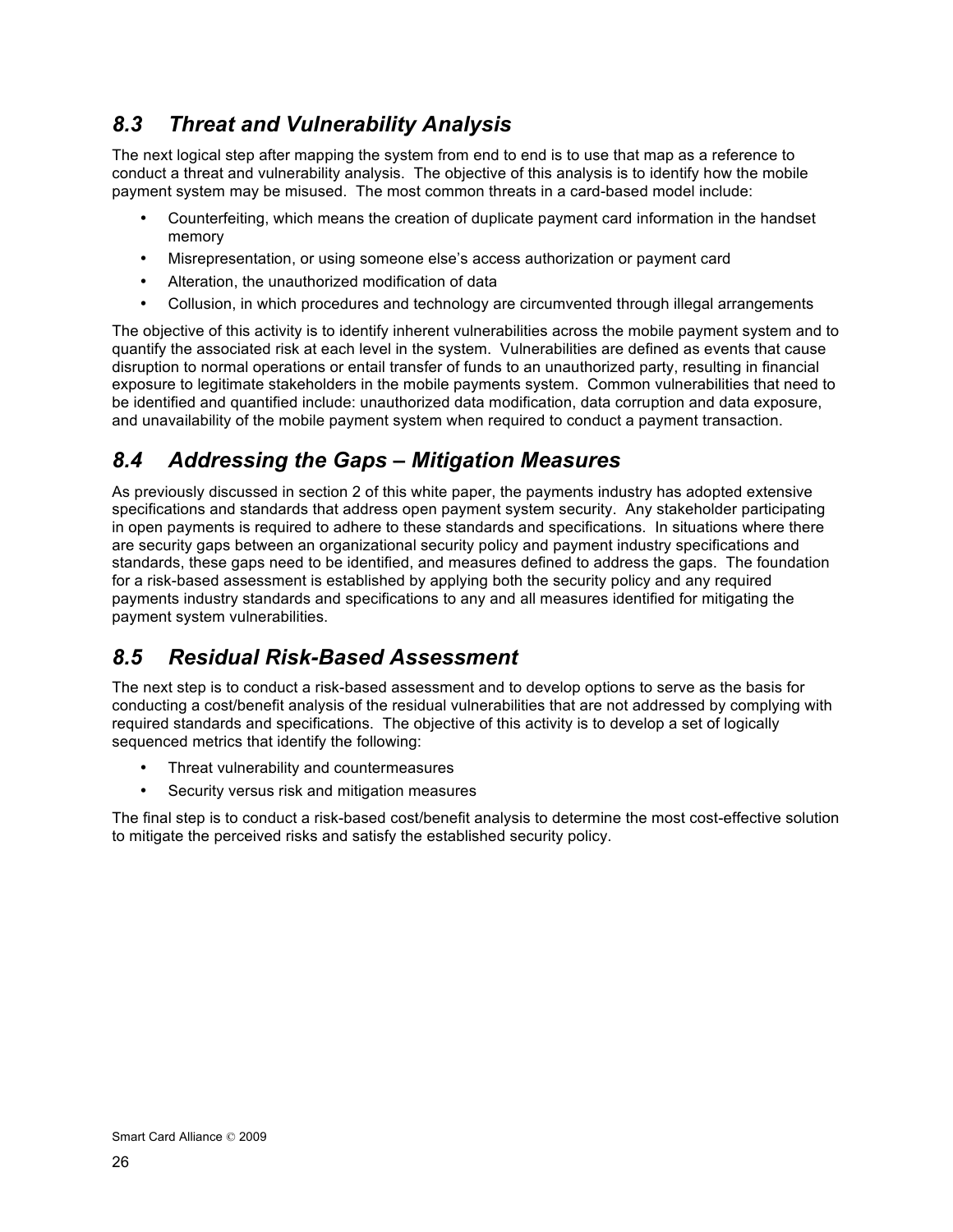# **9 Conclusions**

With implementations already in place in Europe and Japan, strong consumer interest, and the ability to leverage the contactless POS infrastructure already in place, NFC-enabled proximity mobile payments show much promise.

This white paper examines the security of such payments when deployed as part of a collaboration model, in which mobile operators, banks, and TSMs cooperate to deliver an end-to-end payment system. This model requires a complex supporting ecosystem, incorporating security mechanisms designed to protect the consumer's payment account information and the payment application throughout the entire process. This includes the initial sending of account information from an issuing bank to a TSM, the provisioning of information onto the mobile phone, storing the information on the secure element in the phone, and using it at the merchant POS.

Both the financial and mobile industries have made much progress in defining how NFC-enabled mobile payments will take place and how financial information will be secured.

Security is bolstered by the use of industry standards and by the technology supporting proximity mobile payments. Industry organizations have defined standards-based approaches to ensuring that payment account information is delivered securely to the mobile phone and stored securely in the phone's secure element. From the consumer's perspective, the proximity mobile payment looks just like a contactless credit or debit card transaction. The NFC-enabled mobile phone leverages the existing ISO/IEC 14443 standard for communicating payment information from the phone to the merchant's POS terminal. Payments are processed over the current secure financial networks, with all of the layers of robust security used with traditional financial payment transactions.

The rich functionality built into mobile phones can support additional mechanisms to secure the payment application and information. Requiring a passcode or a fingerprint to initiate or respond to the terminal's attempt to initiate or validate a transaction can provide the consumer with additional comfort and a sense of control over a transaction. Appropriate risk analysis of an operational model for proximity mobile payments can identify where there is potential for fraud and misuse and assign responsibility, providing further confidence to the consumer that transactions using the phone are as safe and secure as transactions that use a contactless credit or debit card.

While implementations may vary, industry players are moving in a consistent direction. Industry organizations have made excellent progress in defining standards and specifications to ensure interoperability. Pilot studies in the United States and implementations worldwide have tested both the technology and the mobile payments process. Proximity mobile payments technology is solid. The largest remaining piece of the puzzle is the definition of a business model that accounts for the responsibilities and risks assumed by each stakeholder and defines how all stakeholders are rewarded.

With a proven technology, a merchant infrastructure that is ready to go, and features and capabilities that excite consumers, it is only a matter of time before industry first-movers in North America will come together and take advantage of consumers' ever-growing love of mobile technology to launch proximity mobile payments.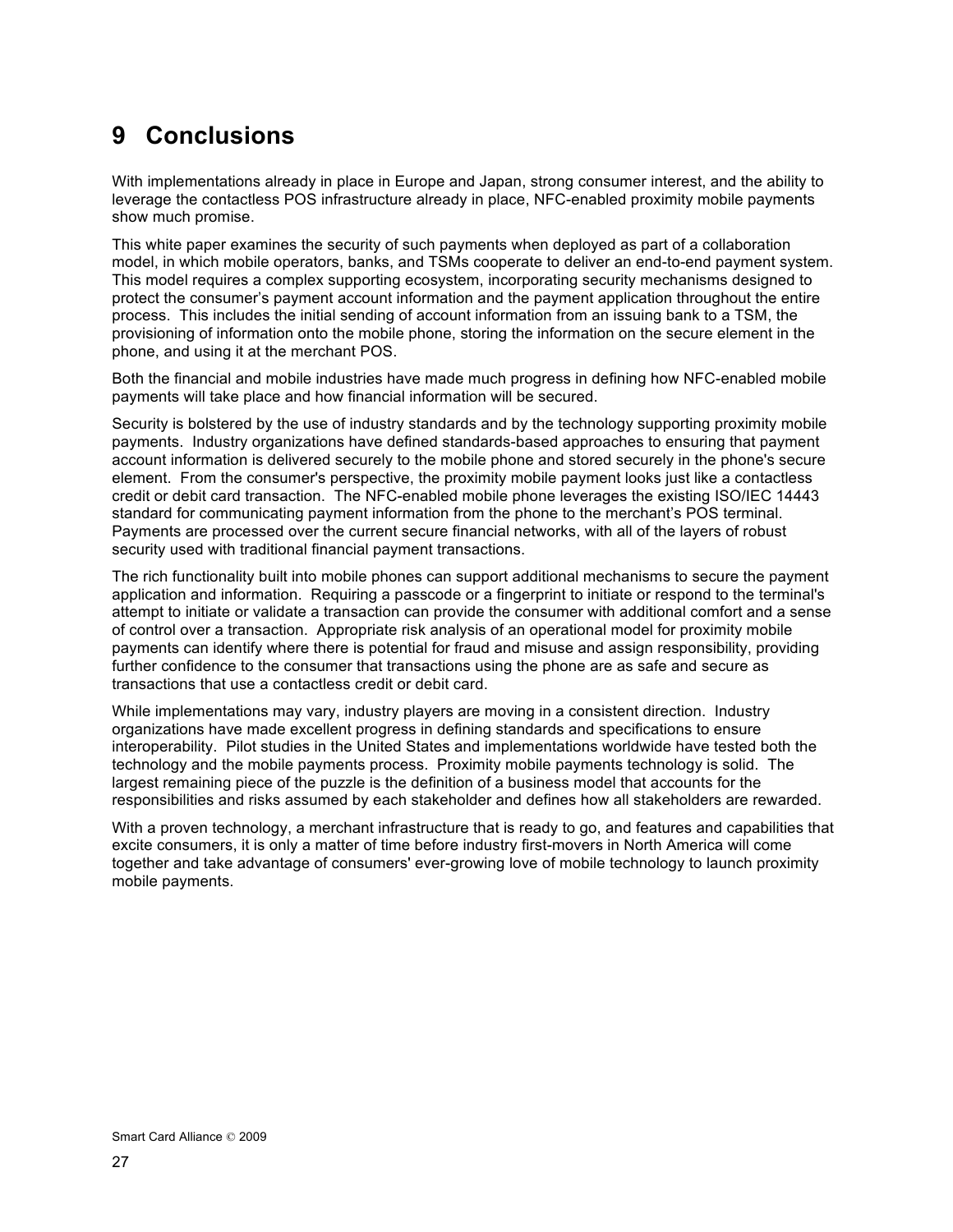# **10 Publication Acknowledgements**

This report was developed by the Smart Card Alliance Contactless and Mobile Payments Council to provide an overview of the security approaches being implemented for proximity mobile payments that use a collaboration model. Publication of this document by the Smart Card Alliance does not imply the endorsement of any of the member organizations of the Alliance.

The Smart Card Alliance wishes to thank the Contactless and Mobile Payments Council members for their contributions. Participants involved in the development of this report included: Booz Allen Hamilton, Capital One, Collis America, Cubic, Discover Financial Services, Giesecke & Devrient (G&D), IBM, IfD Consulting, Infineon Technologies, Keycorp, MasterCard Worldwide, Venyon, VeriFone, Visa, ViVOtech, and USA Technologies.

Special thanks go to the following individuals who contributed to the development of this white paper:

- Consultant **Mohammed Khan**, ViVOtech
- 
- 
- **Joe DeFilippo**, Capital One **Mike Kutsch**, Cubic
- **Consultant Dan Loomis, VeriFone**
- 
- **Willy Dommen**, Booz Allen Hamilton **Ken Moy**, MasterCard Worldwide
- **Ian Duthie**, IfD Consulting  **JC Raynon**, ViVOtech
- **Ron Fridman**, USA Technologies **Neil Ringwood**, IBM
- **Micheal Gargiulo**, Mobile Consultant **Brian Stein**, G&D
- **Simon Hurry**, Visa
- **Deborah Baxley**, Independent Payments **Ryan Julian**, Discover Financial Services
	-
- **Guy Berg**, Collis America **Linnaea Knisely**, Smart Card Alliance
- **Graeme Bradford**, Keycorp **Pradeep Kumar**, ViVOtech
	-
- **Sunil Dewan**, Mobile Commerce **Paul Legacki**, Infineon Technologies
	-
- **Gwen Dido**, IBM **Cathy Medich**, Smart Card Alliance
	-
	-
	-
	-

### **About the Smart Card Alliance Contactless and Mobile Payments Council**

The Contactless and Mobile Payments Council is one of several Smart Card Alliance technology and industry councils. The Council was formed to focus on facilitating the adoption of contactless and mobile payments in the U.S. through education programs for consumers, merchants and issuers. The group is bringing together financial payments industry leaders, merchants and suppliers. The Council's primary goal is to inform and educate the market about the value of contactless and mobile payment and work to address misconceptions about the capabilities and security of contactless technology. Council participation is open to any Smart Card Alliance member who wishes to contribute to the Council projects.

## **Trademark Notice**

All registered trademarks, trademarks, or service marks are the property of their respective owners.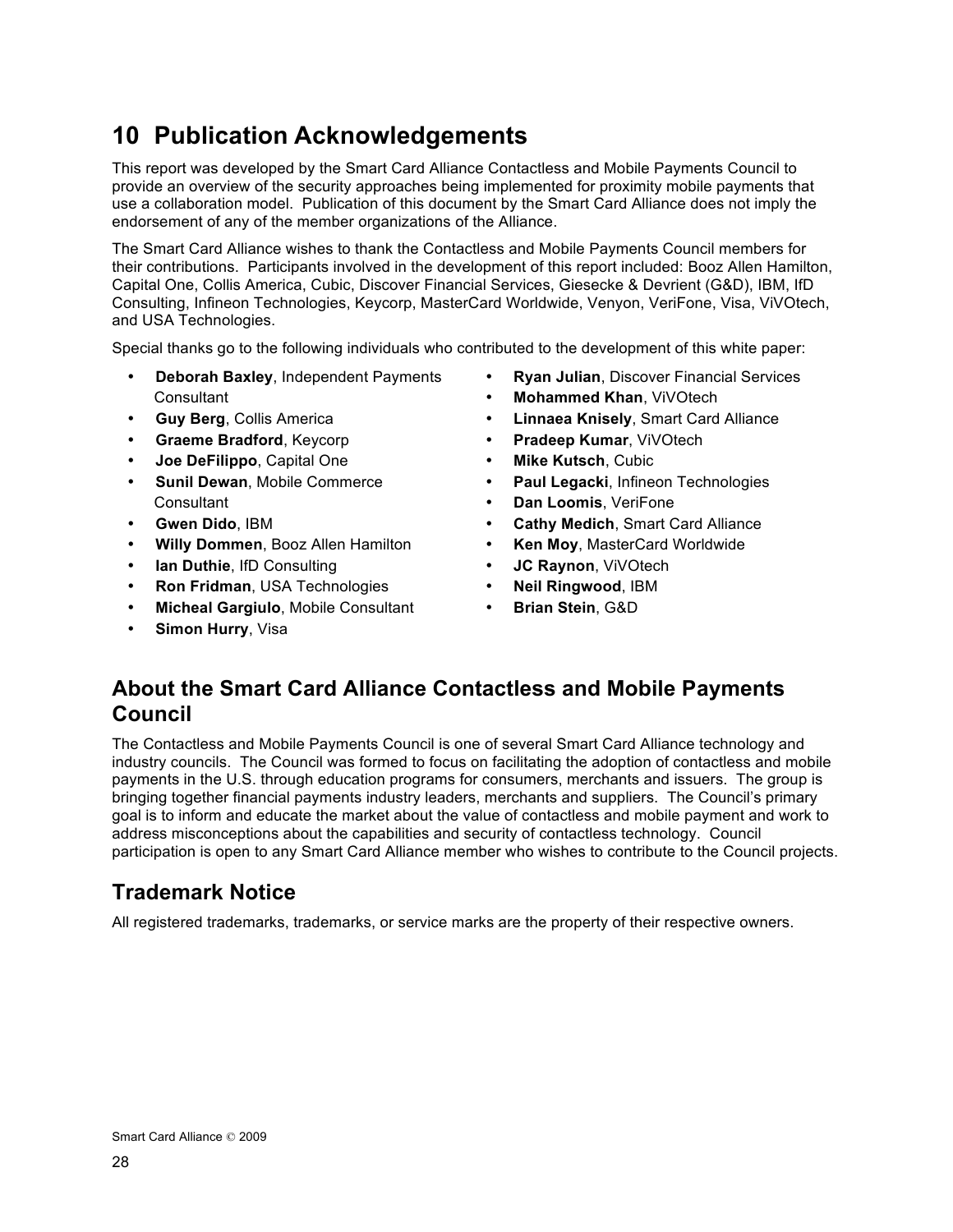# **11 Appendix A: Standards and Certification Organizations**

### *11.1 Payment Application Standards Organizations*

### **11.1.1 Payment Card Industry Security Standards Council<sup>11</sup>**

The Payment Card Industry Security Standards Council (PCI SSC) is a global open body formed to develop, enhance, disseminate, and assist with the understanding of standards for payment account security. The Council maintains, evolves, and promotes payment card industry security standards. It also provides tools needed to implement the standards, such as assessment and scanning guidelines, a self-assessment questionnaire, training, education, and product certification programs.

The Council's founding members, American Express, Discover Financial Services, JCB International, MasterCard Worldwide, and Visa Inc., have agreed to incorporate the PCI Data Security Standard as part of the technical requirement for each of their data security compliance programs. These companies have developed the Payment Application Data Security Standard (PA-DSS). The PA-DSS is intended to cover testing and certification requirements for payment applications. Each founding member also recognizes the Qualified Security Assessors and Approved Scanning Vendors qualified by the PCI SSC to assess compliance with the PCI DSS. The PCI SSC's founding member card brands share equally in the Council's governance and operations. Other industry stakeholders, including merchants, payment card issuing banks, processors, hardware and software developers, and other vendors all participate in reviewing proposed additions or modifications to the standards.

### **11.1.2 EMVCo<sup>12</sup>**

EMVCo LLC was formed in February 1999 by Europay International, MasterCard International, and Visa International to manage, maintain, and enhance the EMV™ Integrated Circuit Card Specifications for Payment Systems. Europay was acquired by MasterCard in 2002. Japan Credit Bureau (JCB) joined the organization in 2004 and American Express joined in 2008. EMVCo is currently operated by American Express, JCB International, MasterCard Worldwide, and Visa, Inc.

EMVCo's primary role is to manage, maintain, and enhance the EMV Integrated Circuit Card Specifications to ensure interoperability and acceptance of payment system integrated circuit cards worldwide.

With regards to mobile payments, EMVCo intends to define clearly the role and scope of EMVCo in the development of a standardized platform for mobile EMV payments. This platform standardization will enable this type of payment method to be deployed to a mass market.

EMVCo envisions its role as a mobile payments industry standardization coordinator. It intends the organization to become recognized as the common voice of the payments industry on contactless proximity mobile payments standardization. EMVCo's role in this respect is twofold, involving the organization in both technical development issues and industry coordination.

### **11.1.2.1 Technical Development Issues**

As the mobile payments sector grows, there is an increasing need for EMVCo to address and resolve a number of technical infrastructure issues associated with enabling contactless proximity mobile payments. This technical development responsibility is in line with EMVCo's traditional role within the payments industry as a technology standards body. This technical focus will be an adjunct to the organization's work towards the development of specifications related to contactless payment and associated common Type Approval process for cards and terminals.

<sup>&</sup>lt;sup>11</sup> Source: http://www.pcisecuritystandards.org  $12$  Source: http://www.emvco.com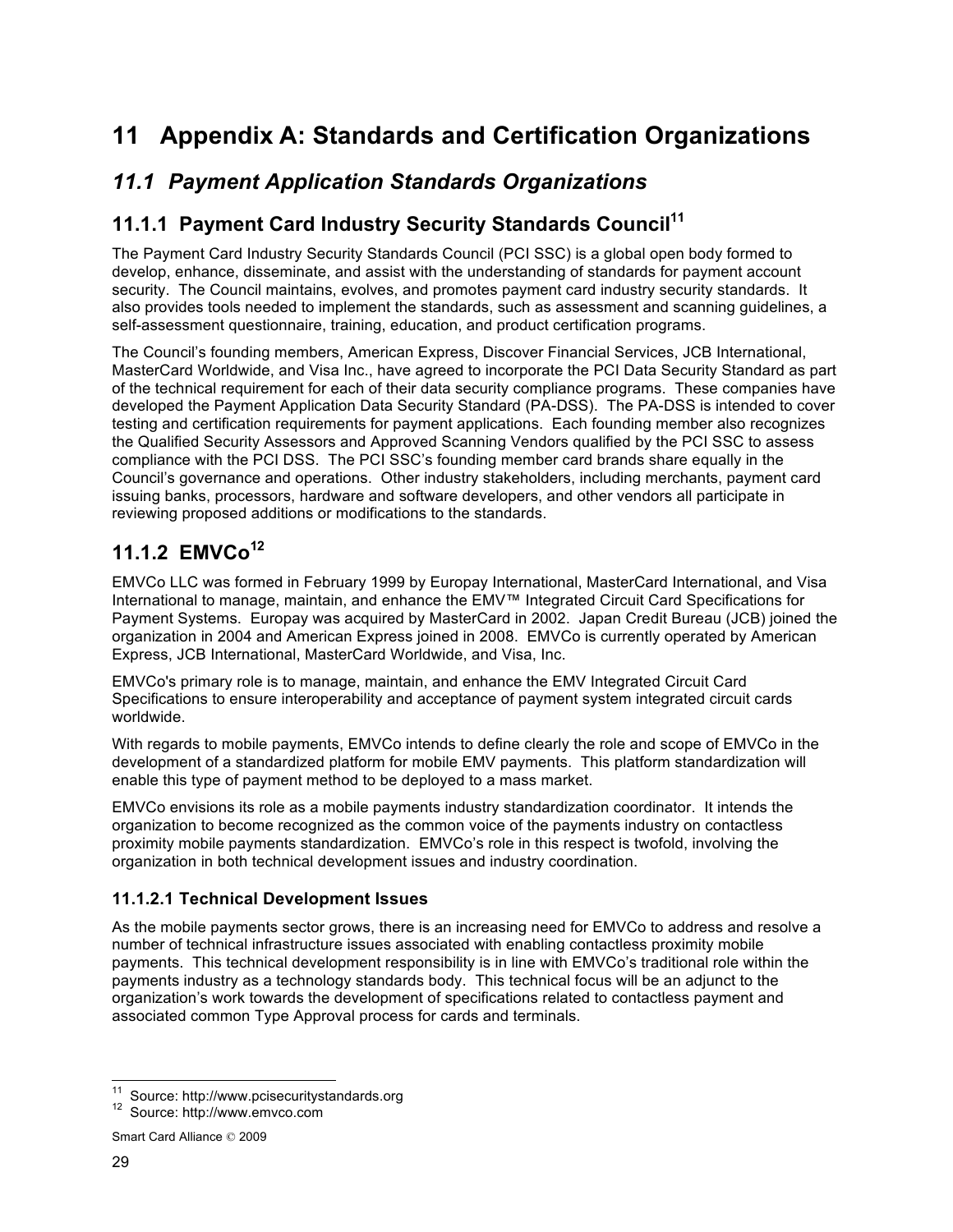Its proposed role in this area encompasses the following:

- Define chip data security requirements
- Define a framework for Type Approval process
- Define global interoperability from a technical perspective
- Identify user interface issues

### **11.1.2.2 Standardization Issues**

There is a need for the payments industry to adopt a collaborative approach to standardization. EMVCo will coordinate the payments industry's efforts in standardization work with other industry groups and market forces so that an interoperable contactless proximity mobile payments model for EMV transactions can be defined and created. Its proposed role in this area encompasses the following:

- Standardize the requirements for contactless proximity mobile payments infrastructure
- Augment the standardization of OTA card and application management (both secure element and user interface)
- Shape the development of and refer to chip interface requirements

### **11.1.3 Payment Industry Service Providers**

In addition to EMVCo, the major industry payment brands (Visa, MasterCard, American Express, Discover, and JCB) require that payment applications be submitted to their respective labs for evaluation and certification before being deployed in their networks.

### **11.1.4 GlobalPlatform13**

GlobalPlatform is a consortium that intends to maintain and drive adoption of its technical specifications, which provide an open and interoperable infrastructure for smart cards, devices, and systems. The GlobalPlatform smart card infrastructure is intended to simplify and accelerate the development, deployment, and management of applications across industries and geographies.

GlobalPlatform abides by the following guiding principles:

- Maintain the stability of specifications, changing them to meet market needs, rather than for technical elegance
- Preserve backwards compatibility when updating technical specifications
- Support a security architecture with a range of options to meet different market needs
- Remain form-factor independent and allow implementation on a wide range of devices

To address the needs of the growing mobile payments market, GlobalPlatform launched the Mobile Task Force in April 2007 to actively contribute to the development of mobile telecommunications standards worldwide. In excess of 20 GlobalPlatform member companies currently participate in task force activity. The task force provides input to the technical committees concerning the specific and emerging requirements of the mobile sector so that the GlobalPlatform card, device, and systems specifications can be expanded and updated to suit the mobile market's needs.

The group's primary objectives are to facilitate new business opportunities between the mobile sector and other industries.

Although the Mobile Task Force formalizes GlobalPlatform's activity within the sector, GlobalPlatform has worked with the European Telecommunications Standards Institute (ETSI) since 1999 to standardize OTA application download and management of applications. The result is that as of October 2008, two billion midrange USIM/SIM cards worldwide are estimated to use GlobalPlatform card technology to enable OTA application downloads for 3G and GSM mobile networks.

 <sup>13</sup> Source: http://www.globalplatform.org/

Smart Card Alliance © 2009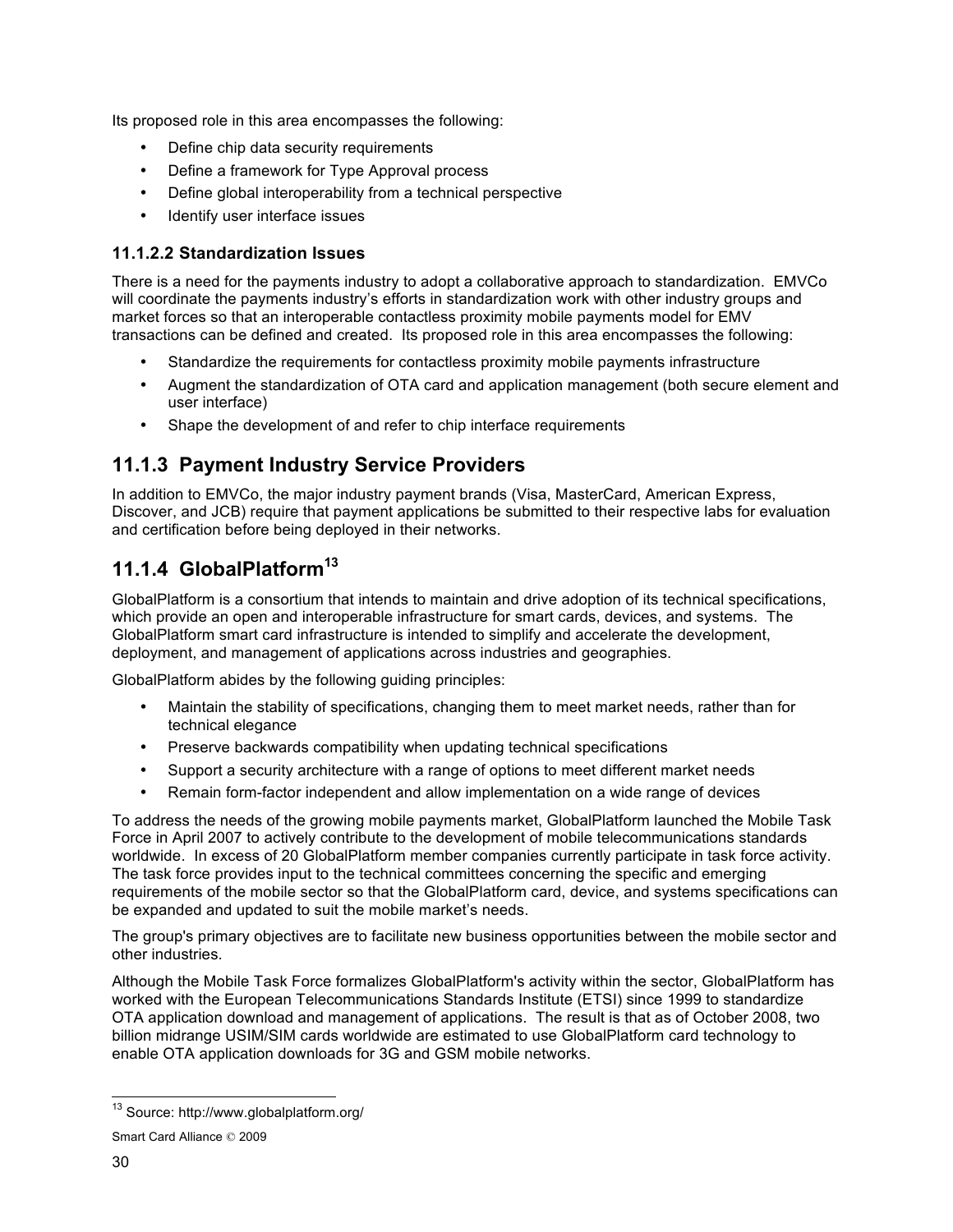## *11.2 Mobile Devices*

.

### 11.2.1 European Telecommunications Standards Institute<sup>14</sup>

The European Telecommunications Standards Institute (ETSI) produces globally applicable standards for information and communications technologies, including fixed, mobile, radio, converged, broadcast, and Internet technologies. Through its standards, ETSI provides business and industry with efficient solutions for accessing and developing new and established world markets. Standards and technical specifications such as  $\text{GSM}^{\textsf{TM}}$  DECT<sup>TM</sup>, TETRA, and DVB are prime examples of the influence ETSI has on the international markets.

ETSI is officially recognized by the European Commission as a European Standards Organization. The quality of its work and its commitment to an open approach to standardization has earned this organization the reputation for technical excellence.

ETSI has almost 700 member organizations drawn from 60 countries worldwide. The Association's worldwide members represent more than three billion GSM and 3GSM connections.

### **11.2.2 Global System for Mobile Communications Association<sup>15</sup>**

The Global System for Mobile Communications Association (GSMA) is the global trade association representing the interests of over 750 GSM mobile phone operators and over 200 manufacturers and suppliers worldwide.

GSMA's mission is to create value for operators and the mobile industry in the provision of services for the benefit of end users. This allows users to easily and affordably connect to and use the services they desire, anywhere, anytime. GSMA's role encompasses technical, commercial, and public policy initiatives. GSMA focuses on ensuring that wireless services work globally, enhancing the value of mobile services to individual users and national economies while creating new business opportunities for operators and their supplier partners.

GSMA has the following strategic objectives:

- To support the evolution and broadest deployment of the GSM family of technologies, thereby enabling economies of scale and global interoperability
- To stimulate and support the development, launch, and promotion of new services and products
- To ensure that mobile services are made interoperable both nationally and internationally as rapidly as possible
- To provide services such as conferencing to operators and the mobile industry that promote and serve the goals of GSMA
- To support initiatives that stimulate social and economic development and help bridge the digital divide
- To develop environmentally sound and socially responsible policies for the mobile industry, its products, and services
- To advocate appropriate government policies and regulations on a local, regional, and global basis to ensure the continued development of the mobile industry to the benefit of everyone
- To communicate on behalf of the GSM operator community and ensure that its views are clearly communicated and understood

GSMA plays a pivotal role in the development of public policy relating to the mobile industry and its customers. The public policy team proactively leads the policy debate, representing the mobile industry

 $14$  Source: http://www.etsi.org<br> $15$  Source: http://www.gsmworld.com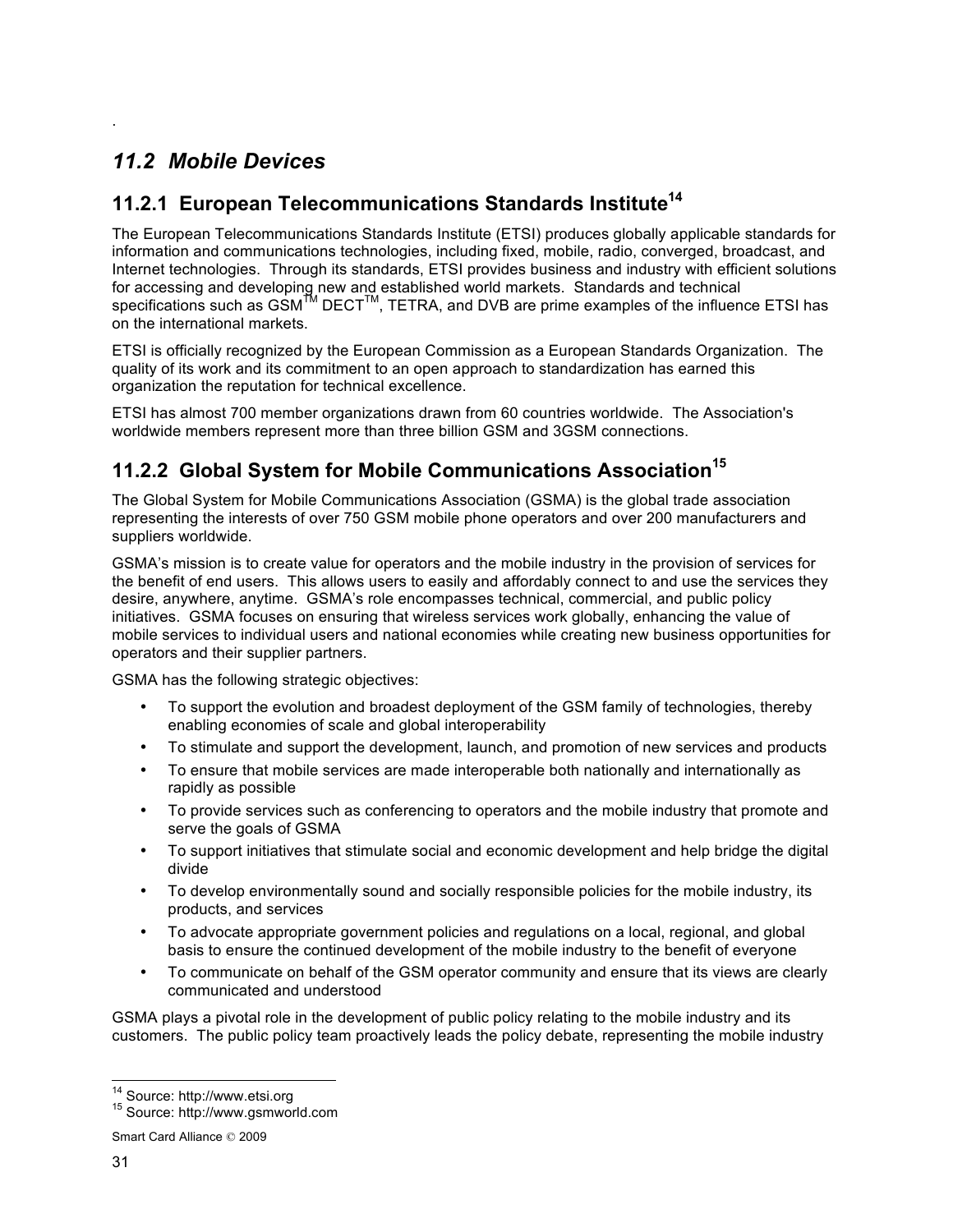to governments and regulators, and delivering a regulatory environment that maximizes development opportunities for mobile operators and long-term benefit for mobile users.

## **11.2.3 CDMA Development Group16**

The CDMA Development Group (CDG) is comprised of CDMA service providers and manufacturers, application developers, and content providers. By working together, members help ensure interoperability among systems while expediting the availability of 3G CDMA technology to consumers.

CDG's mission is to lead the rapid evolution and deployment of 3G CDMA-based systems, based on open standards and encompassing all core architectures, to meet the needs of markets around the world. The CDG and its members work together to accomplish the following:

- Accelerate the definition of requirements for new CDMA features, services, and applications
- Promote industry and public awareness of CDMA capabilities and developments through marketing and public relations activities
- Foster collaboration and the development of consensus among carriers on critical issues to provide direction and leadership for the industry
- Define the evolution path for current and next-generation CDMA systems
- Establish strategic relationships with government ministries, regulatory bodies, and worldwide standards and industry organizations to promote cooperation and consensus on issues facing the CDMA community
- Serve as the worldwide resource for CDMA-related information
- Minimize the time to market for new CDMA-based products and services
- Enable global compatibility and interoperability among CDMA systems worldwide
- Create global economies of scale to make CDMA the preferred choice of operators and end users

## *11.3 Other Ecosystem Elements*

### **11.3.1 Open Mobile Alliance (OMA)17**

Open Mobile Alliance (OMA) was formed in June 2002 by nearly 200 companies, including the world's leading mobile operators, device and network suppliers, information technology companies, and content and service providers.

OMA is a focal point for the development of mobile service enabler specifications, which support the creation of interoperable end-to-end mobile services. OMA drives service enabler architectures and open enabler interfaces that are independent of the underlying wireless networks and platforms. OMA creates interoperable mobile data service enablers that work across devices, service providers, operators, networks, and geographies. Toward that end, OMA develops test specifications, encourages third party tool development, and conducts test activities that allow vendors to test their implementations.

OMA has pioneered significant consolidation of mobile service enabler organizations. This consolidation promotes end-to-end interoperability across different devices, geographies, service providers, operators, and networks, and further supports OMA's focus on market and user requirements to guide specification work.

Significant new efforts by OMA are leading to the development of mobile service enablers in areas such as device management, push-to-talk over cellular, mobile broadcast, and more.

OMA has the following goals:

<sup>&</sup>lt;sup>16</sup>Source: http://www.cdg.org<br><sup>17</sup> Source: http://www.openmobilealliance.org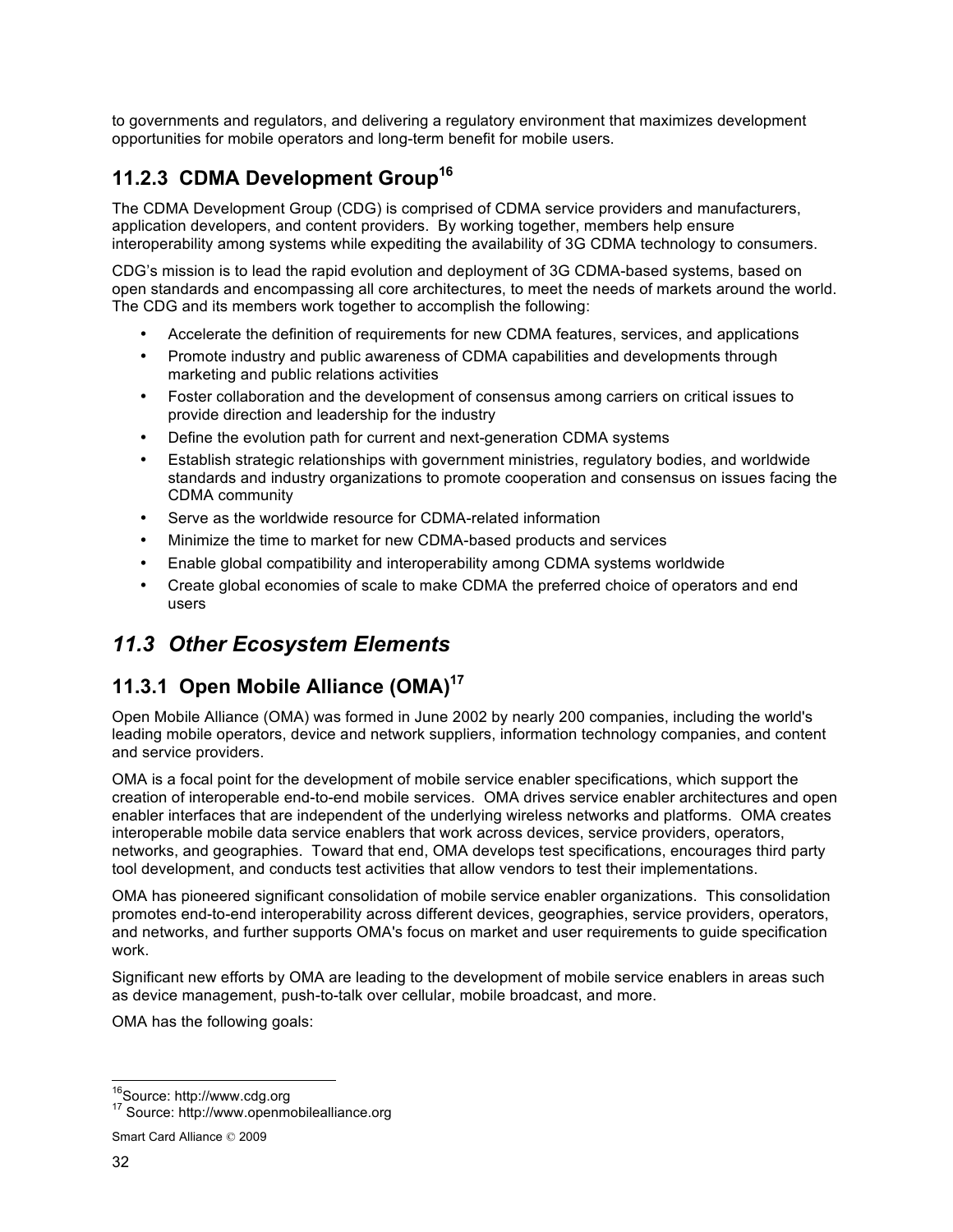- Deliver high quality, open technical specifications based upon market requirements that drive modularity, extensibility, and consistency among enablers to reduce industry implementation efforts.
- Ensure OMA service-enabler specifications provide interoperability across different devices, geographies, service providers, operators, and networks; facilitate interoperability of the resulting product implementations.
- Be the catalyst for the consolidation of standards activity within the mobile data service industry; work in conjunction with other existing standards organizations and industry forums to improve interoperability and decrease operational costs for all involved.
- Provide enough value and benefits to all members of OMA, including content and service providers, information technology providers, mobile operators, and wireless vendors, so that they elect to participate actively in the organization.

According to OMA, the organization represents the entire value chain and marks a change in the way specifications for mobile services are developed. OMA is trying to consolidate all specification activities in the service enabler space in one organization.

## **11.3.2 Near Field Communication Forum<sup>18</sup>**

The Near Field Communication (NFC) Forum was formed to advance the use of NFC technology by developing specifications, ensuring interoperability among devices and services, and educating the market about NFC technology. The Forum was formed in 2004 and now has 150 members, consisting of manufacturers, applications developers, financial services institutions, and companies representing other elements of the value chain, all working together to promote the use of NFC technology in consumer electronics, mobile devices, and personal computers.

The goals of the NFC Forum are:

- Develop standards-based NFC specifications that define a modular architecture and interoperability parameters for NFC devices and protocols.
- Encourage the development of products using NFC Forum specifications.
- Work to ensure that products claiming NFC capabilities comply with NFC Forum specifications.
- Educate consumers and enterprises globally about NFC.

The NFC Forum provides a highly stable framework for extensive application development, seamless interoperable solutions, and security for NFC-enabled transactions. The NFC Forum has organized the efforts of dozens of member organizations by creating committees and working groups that address different aspects of this technology.

In June 2006, only 18 months after its founding, the Forum formally outlined the architecture for NFC technology. As of December 2008, the Forum has released 11 specifications. The specifications provide a road map that enables all interested parties to create powerful new consumer-driven products.

## **11.3.3 3rd Generation Partnership Project<sup>19</sup>**

The 3rd Generation Partnership Project (3GPP $^{TM}$ ) is an agreement that was established in December 1998. The agreement brings together a number of telecommunications standards bodies, which are known as the Organizational Partners. The current Organizational Partners are the European Telecommunications Standards Institute (ETSI), Association of Radio Industries and Businesses/Telecommunications Telecommunications Committee (ARIB/TTC) (Japan), Alliance for Telecommunications Industry Solutions (ATIS) (North America), and Telecommunications Technology Association (TTC) (South Korea). These partners represent the major global telecommunication organizations.

<sup>&</sup>lt;sup>18</sup> Source: http://www.nfc-forum.org/aboutus/<br><sup>19</sup> Source: http://www.3gpp.org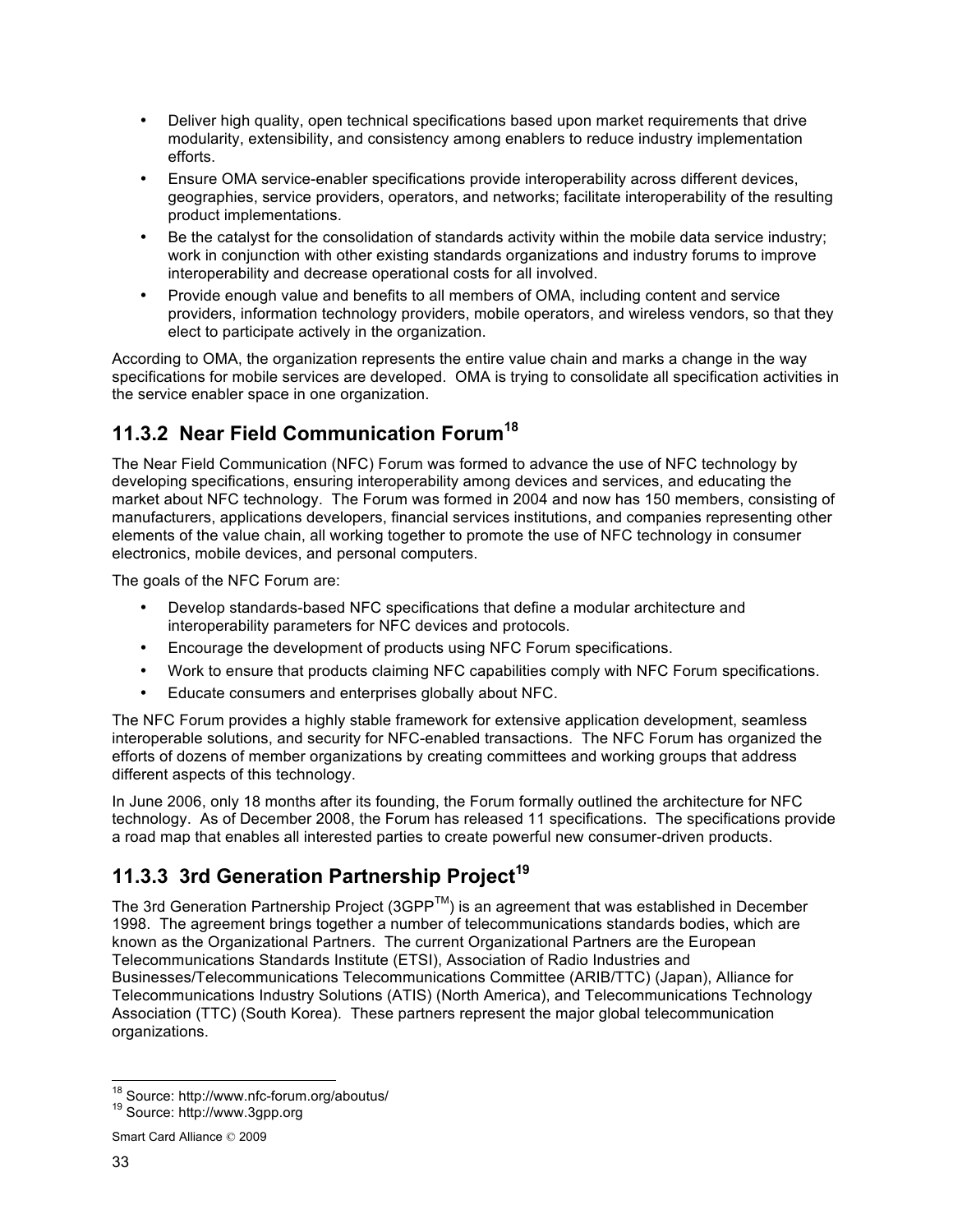The original goal of 3GPP was to produce globally applicable technical specifications and technical reports for a third generation mobile system based on the evolved GSM core networks and the radio access technologies they support (i.e., universal terrestrial radio access, or UTRA, in both frequency division duplex [FDD] and time division duplex [TDD] modes). This goal was subsequently amended to include the maintenance and development of the Global System for Mobile Communication (GSM $^{TM}$ ) technical specifications and technical reports, including evolved radio access technologies such as General Packet Radio Service (GPRS) and Enhanced Data rates for GSM Evolution (EDGE). Although the Partnership project description has not been maintained, the principles of operation of the project still remain valid.

A permanent project support group called the Mobile Competence Centre (MCC) has been established to ensure efficient day-to-day operation of 3GPP.

### **11.3.4 3rd Generation Partnership Project 220**

The 3rd Generation Partnership Project 2 (3GPP2) is a collaboration among telecommunications associations to develop a globally applicable third-generation mobile phone system specification within the scope of the ITU's IMT-2000 project. In practice, 3GPP2 is the standardization group for CDMA 2000, the set of 3G standards based on earlier 2G CDMA technology.

The participating associations are ARIB/TTC (Japan), China Communications Standards Association, Telecommunications Industry Association (North America), and Telecommunications Technology Association (South Korea).

 <sup>20</sup> Source: http://www.3gpp2.org

Smart Card Alliance © 2009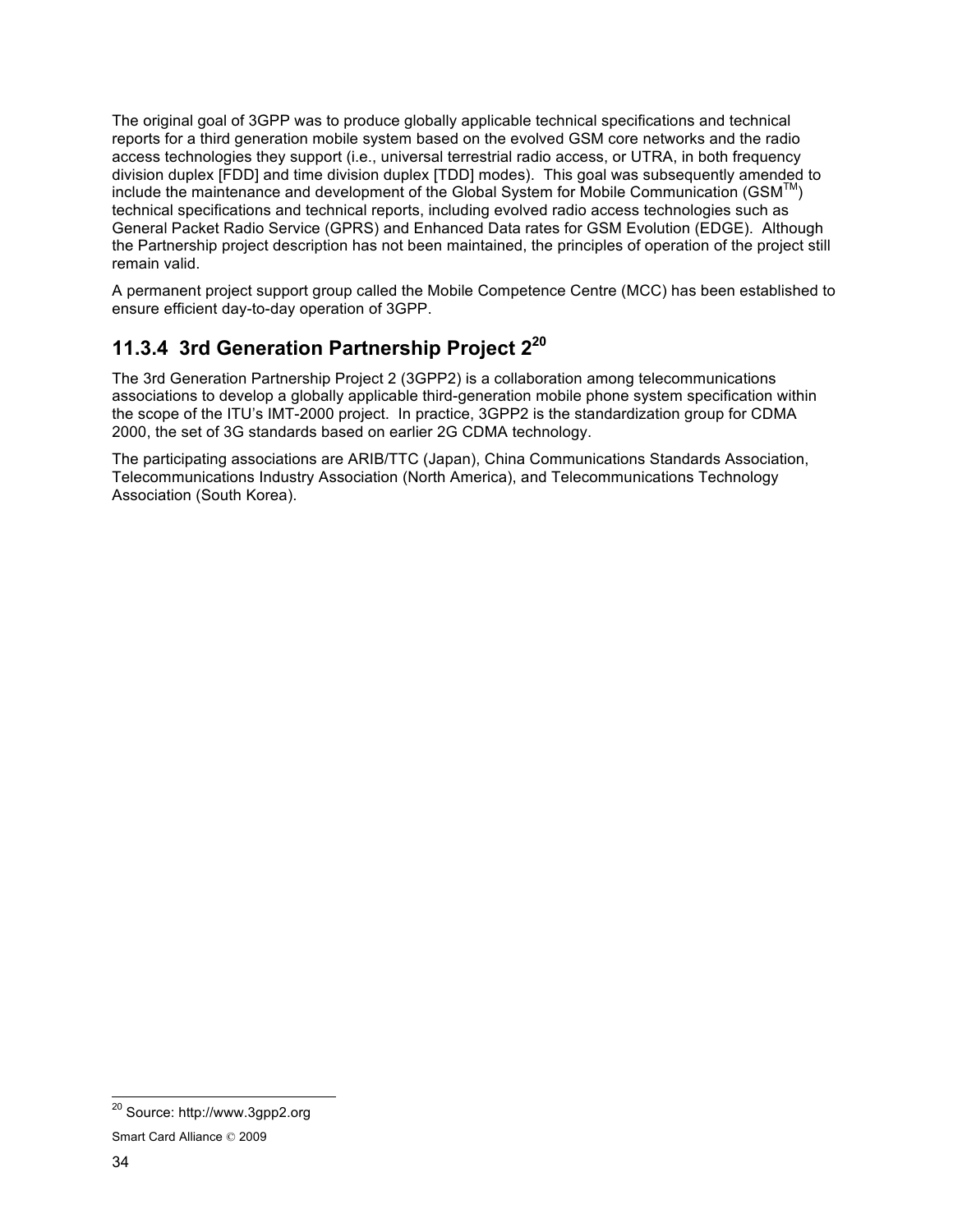# *12 Appendix B: Glossary of Terms*

#### **Acquirer bank**

The merchant's banking partner that approves and settles the card transactions.

### **Application Protocol Data Unit (APDU)<sup>21</sup>**

The communication unit between a reader and a card. The structure of an APDU is defined by the ISO/IEC 7816 standards. There are two categories of APDUs: command APDUs and response APDUs. As the name implies, the former is sent by the reader to the card; it contains a mandatory 5-byte header and from 0 to up to 255 bytes of data. The latter is sent by the card to the reader; it contains a mandatory 2-byte status word and from 0 to up to 256 bytes of data.

#### **Applet**

A Java Card-based application that runs in the secure element of a mobile device**.**

#### **Asymmetric cryptography**

Cryptography that uses two related operations: a public operation defined by public numbers or by a public key and a private operation defined by private numbers or by a private key. (The two operations have the property that, given the public operation, it is computationally infeasible to derive the private operation.)

#### **Attacks**

Techniques implemented to compromise the security of a smart card IC by discovering what information it holds.

#### **Authentication**

The process of electronically validating the identity and/or attribute of a person or other entity.

#### **Certificate authority (CA)**

A trusted third party that is responsible for issuing and revoking digital certificates within the public key infrastructure.

#### **Chain of trust**

An attribute of a secure ID system that encompasses all of the system's components and processes and assures that the system as a whole is worthy of trust. A chain of trust should guarantee the authenticity of the people, issuing organizations, devices, equipment, networks, and other components of a secure ID system. The chain of trust must also ensure that information within the system is verified, authenticated, protected, and used appropriately.

### **Chip**

Electronic component that performs logic, processing and/or memory functions.

#### **Contact smart card**

A smart card that connects to the reading device through direct physical contact between the smart card chip and the smart card reader. (See ISO/IEC 7816.)

#### **Contactless payments**

Payment transactions that require no physical contact between the consumer payment device and the physical point-of-sale (POS) terminal. In a contactless payment transaction, the consumer holds the contactless card, device or mobile phone in close proximity (less than 2-4 inches) to the merchant POS terminal and the payment account information is communicated wirelessly (via radio frequency (RF)).

#### **Contactless smart card**

A smart card that communicates with a reader through a radio frequency interface.

#### **Cryptographic keys**

In encryption and digital signatures, a value used in combination with a cryptographic algorithm to encrypt or decrypt data.

 <sup>21</sup> Source: http://www.jguru.com

Smart Card Alliance © 2009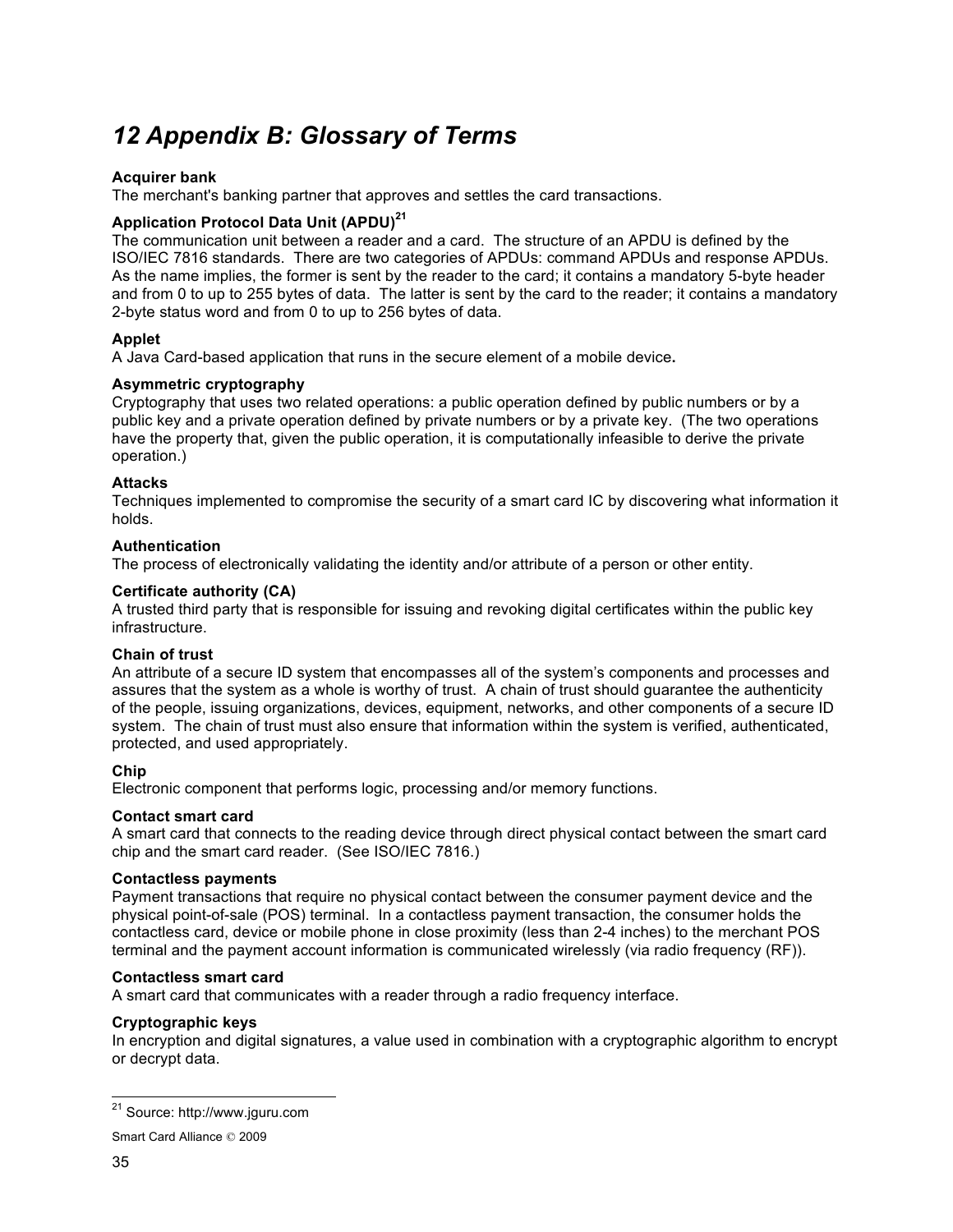### **Card Verification Value (CVV) 3 / Card Verification Code (CVC) 3**

Security codes used by the financial payment brands for credit and debit transactions to protect against credit card fraud.

#### **Embedded secure elements**

An embedded, fixed and therefore non-removable separate secure chip in the mobile phone.

#### **EMV**

Europay MasterCard Visa. Specifications developed by Europay, MasterCard and Visa that define a set of requirements to ensure interoperability between payment chip cards and terminals.

#### **EMVCo**

The organization formed in February 1999 by Europay International, MasterCard International, and Visa International to manage, maintain, and enhance the EMV Integrated Circuit Card Specifications for Payment Systems. EMVCo is currently owned by American Express, JCB, MasterCard Worldwide, and Visa, Inc.

#### **Encryption**

The process of translating information into a code that can only be read if the reader has access to the key that was used to encrypt it. There are two main types of encryption – asymmetric (or public key) and symmetric (or secret key).

#### **GSM**

Global system for mobile communications.

#### **GSMA**

GSM Association: Association of about 700 mobile network operators (MNOs) in 218 countries around the world.

#### **GPRS or** (**G**eneral **P**acket **R**adio **S**ervice)

The first high-speed digital data service provided by cellular carriers that used the GSM technology. GPRS added a packet-switched channel to GSM, which uses dedicated, circuit-switched channels for voice conversations.

### **HSM, or Hardware Security Module<sup>22</sup>**

Hardware-based modules that provide encryption processing and protection for the keys and applications that underlie critical security processes.

### **IC**

Integrated circuit.

### **ISO**

International Organization for Standardization. An agency of the United Nations concerned with international standardization, including stored value and other bank cards. Some of the pertinent standards for contactless payment cards are ISO/IEC 7810, 7811, 7816, 9992, 10202, and 14443.

#### **ISO/IEC 7816**

International standard for integrated circuit cards (i.e., smart cards) with contacts, as well as the command set for all smart cards.

#### **ISO/IEC 14443**

ISO/IEC standard "Identification Cards - Contactless Integrated Circuit(s) Cards - Proximity Cards." The international standard for contactless smart chips and cards that operate (i.e., can be read from or written to) at a distance of less than 10 centimeters (4 inches). This standard operates at 13.56 MHz.

#### **Issuing bank**

The bank that provided the credit card to the cardholder.

#### **Java Card OS**

A Java-based operating system for smart cards.

 <sup>22</sup> Source: http://www.ncipher.com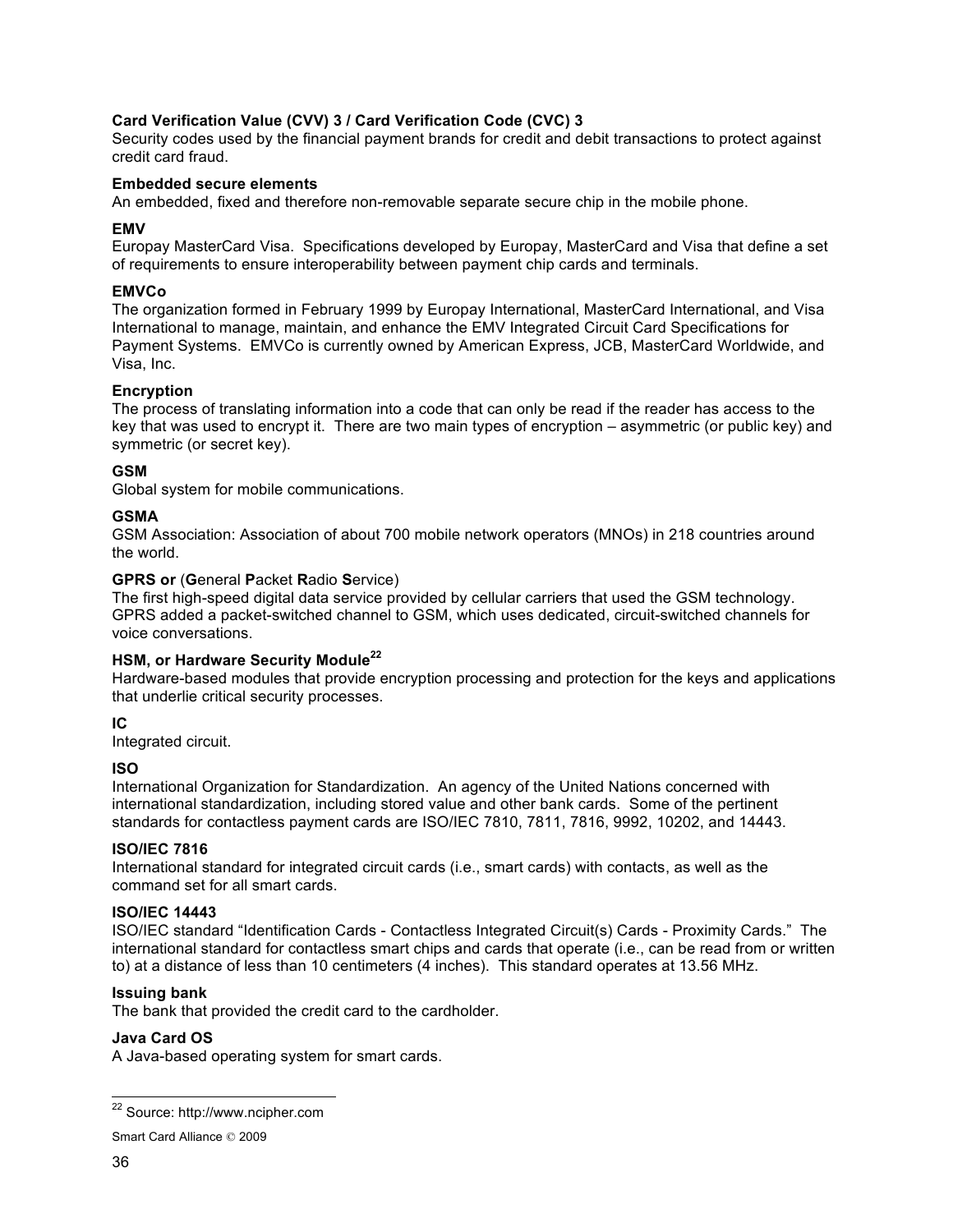### **JSR 177<sup>23</sup>**

Java Specification Request 177, specifying the security and trust service APIs (Application Programming Interface) for J2ME (Java 2 Micro Edition) enabled mobile devices.

### **JSR25724**

Java Specification Request 257. Specification defining J2ME Optional Packages for contactless communication, one package for bi-directional communication and the other for accessing read-only information.

#### **Java Mobile Information Device Profile (MIDP) 2.0<sup>25</sup>**

A programming interface (API) for mobile phones and pagers for the Java 2 Platform, Micro Edition (J2ME). It provides support for a graphical interface, networking and storage of persistent data for "MID Profile" applications, also known as "midlets."

#### **Key**

In encryption and digital signatures, a value used in combination with a cryptographic algorithm to encrypt or decrypt data.

### **KMS, or Key Management Server<sup>26</sup>**

A server that hosts one or more HSMs.

#### **MIDlet<sup>27</sup>**

A mobile phone or pager application written in the Java 2 Platform, Micro Edition version (J2ME).

#### **Mobile network operator (MNO)**

The mobile telecommunications company that has the relationship with the end user.

#### **Mobile wallet**

A software application that is loaded onto a mobile phone for the purpose of managing payments made from the mobile phone. A mobile wallet application can also be used to hold and control a number of other applications (for example, payment and loyalty), in much the same way as a physical wallet holds a collection of physical cards.

#### **Multi-factor authentication**

The use of multiple techniques to authenticate an individual's identity. This usually involves combining two or more of the following: something the individual has (e.g., a card or token); something the individual knows (e.g., a password or personal identification number); something the individual is (e.g., a fingerprint or other biometric measurement).

#### **Multi-application card**

A smart card that runs multiple applications – for example, physical access, logical access, data storage and electronic purse – using a single card.

#### **NFC – Near Field Communication**

A short-range wireless standard (ISO/IEC 18092) that uses magnetic field induction to enable communication between devices when they are brought close together (within a few centimeters). NFC technology is compatible with ISO/IEC 14443-based technology.

### **OSI Model28**

Open Systems Interconnection Reference Model (OSI Reference Model or OSI Model). An abstract description for layered communications and computer network protocol design. In its most basic form, it divides network architecture into seven layers that, from top to bottom, are the Application, Presentation, Session, Transport, Network, Data-Link, and Physical Layers. It is therefore often referred to as the OSI Seven Layer Model.

<sup>&</sup>lt;sup>23</sup> Source: http://jcp.org<br>
<sup>24</sup> Source: http://dictionary.zdnet.com<br>
<sup>25</sup> Source: Windows Server Blog by Kurt Roggen: http://trycatch.be/blogs/roggenk/archive/2008/01/13/windows-<br>
26 Source: Windows Server Blog by Kurt

<sup>&</sup>lt;sup>27</sup> Source: PC Magazine Definitions http://www.pcmag.com/encyclopedia\_term.<br><sup>28</sup> Source: Wikipedia http://www.wikipedia.org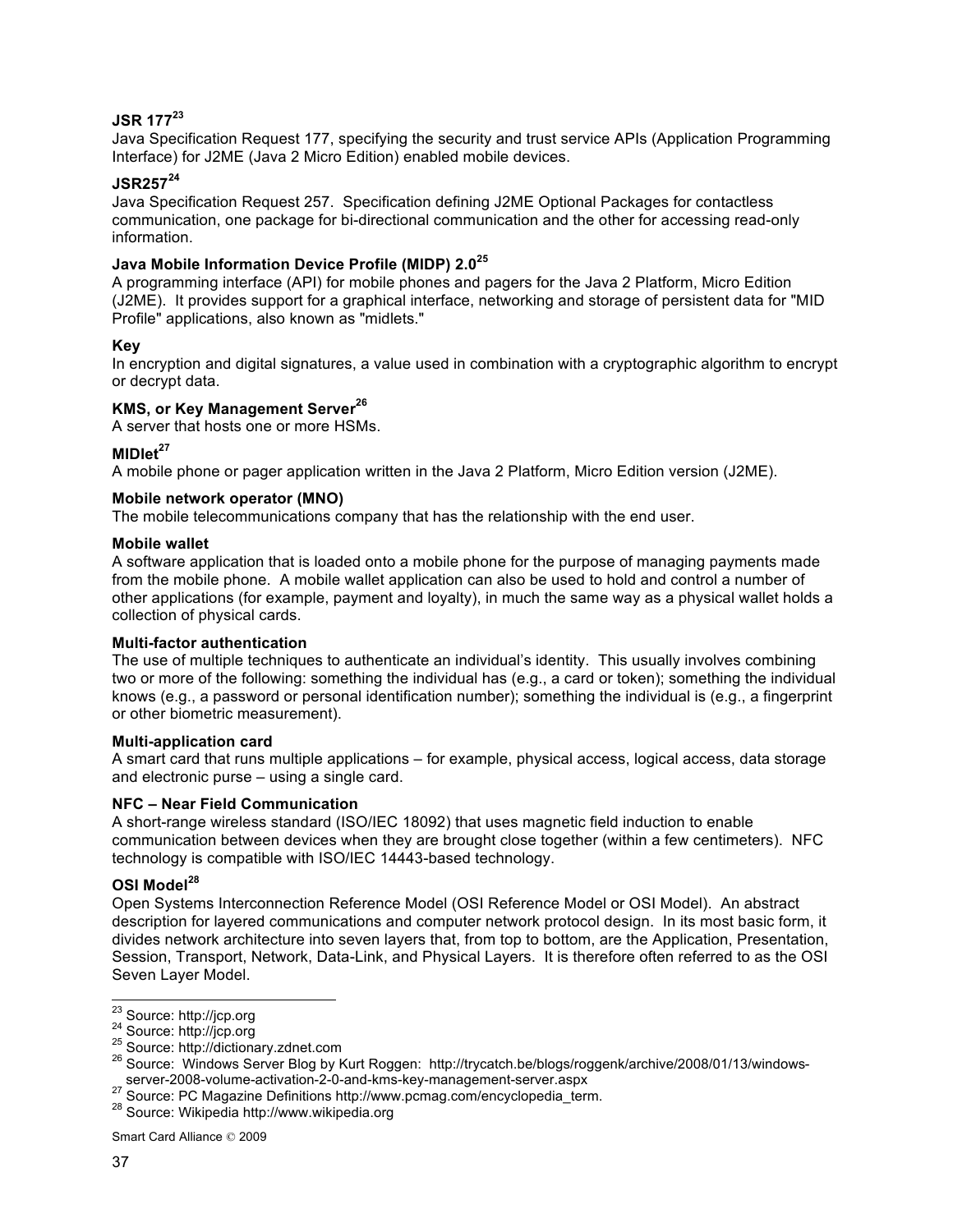### **OTA**

Over the air. The possibility to send and receive data to/from a device in distributed environment. In GSM networks, data connection or SMS could be used to do so.

### **Payment Card Industry Data Security Standard (PCI DSS) 29**

A widely accepted set of policies and procedures intended to optimize the security of credit, debit and cash card transactions and protect cardholders against misuse of their personal information. The PCI DSS was created jointly in 2004 by four major credit card companies: Visa, MasterCard, Discover and American Express**.**

#### **Payment Card Industry Security Standards Council (PCI SSC)**

An open global forum, launched in 2006, that is responsible for the development, management, education, and awareness of the PCI Security Standards, including: the Data Security Standard (DSS), Payment Application Data Security Standard (PA-DSS), and Pin-Entry Device (PED) Requirements. The PCI Security Standards Council was founded by American Express, Discover Financial Services, JCB International, MasterCard Worldwide, and Visa Inc.

#### **Personalization**

The process of transforming a generic device/card into one that incorporates the unique and personal data of the user.

#### **PIN**

Personal identification number. A numeric code that is associated with a payment account or card and that adds a second factor of authentication to the identity verification process.

#### **POS**

Point–of-sale. This term is also used to describe the equipment used by the merchant to complete the payment transaction.

#### **Proximity mobile payments**

A payment to a physical merchant that is initiated from an NFC-enabled mobile phone held in close proximity (within a few centimeters) to the merchant's point-of-sale equipment.

### **QSR**

Quick Sale Retail. A QSR merchant is pre-set up through their merchant services provider to accept credit and debit card transactions up to a certain dollar amount, without requiring the customer to sign a receipt, in order to move customers along more quickly.

### **RAN**

Radio Access Network

### **RAN encryption**

Radio Access Network encryption. The use of cryptographic techniques to protect data on the mobile network.

#### **RF interface**

The mode of radio frequency communication between the reader and the handset.

#### **Reader**

Any device that communicates information or assists in communications from a card, token, or other device and transmits the information to a host such as a control panel/processor or database for further action.

#### **ROM**

Read-only memory.

#### **Sniffing**

The act of auditing or watching computer network traffic. Hackers may use sniffing programs to capture data that is being communicated on a network (e.g., usernames and passwords).

 <sup>29</sup> Source: http://www.financialsecurity.com/definitions